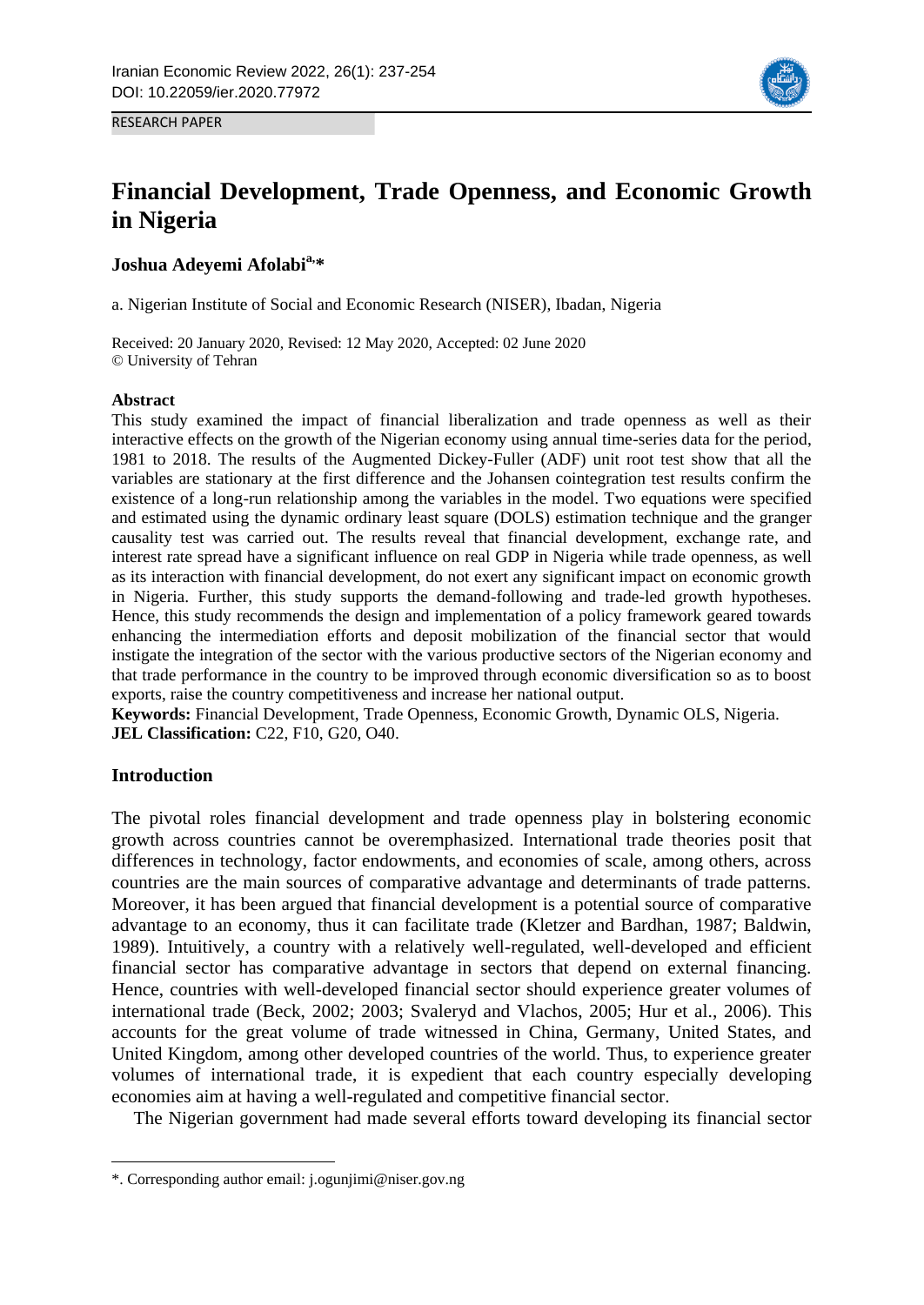as reflected in the different reforms in the sector over time even though there had been inconsistency in implementing the policies. These policy reforms were aimed at maintaining a stable, well-regulated, and competitive financial sector. The 1986 reform was borne out of the repression witnessed in the financial sector of the Nigerian economy at that time and was a component of the Structural Adjustment Program (SAP) of the World Bank and International Monetary Fund (IMF). However, the SAP reform failed in that the link between the financial sector and the economy was very weak and this ushered in the 2004 reform when the Central Bank of Nigeria (CBN) required that the minimum capital base of all deposit banks be raised from about  $\cancel{\text{N}}$  2 billion to  $\cancel{\text{N}}$  25 billion before December 2005. This reform was adjudged successful as it was complemented by improved regulatory and oversight function by the Central Bank. However, the extremely fragile nature of the Nigerian financial sector was hit by the global financial crisis and recession, and this led to the formulation of the 2009 reforms as the Central Bank unveiled a ten-year reform blueprint anchored on four cardinal reform programs aimed at stabilizing the financial sector of the economy.

Similarly, since the adoption of SAP in 1986 until date, Nigeria has pursued liberal trade policies (import substitution and export promotion strategies) including the adoption of a flexible exchange rate regime and the implementation of a broad-based and comprehensive tariff system. The effect of the trade liberalization policy was that the share of agriculture in total GDP increased markedly from 30 percent in 1998 to 36 percent and 42 percent in 2000 and 2007 respectively while the share of the petroleum sector in total GDP also increased during the period. However, despite the improved contribution of these sectors to GDP, these sectors have no structural linkage with the industrial sector as the productivity of the industrial sector stagnated and unemployment continued to soar (Onyeiwu, Lorgulecu, and Polimeni, 2009). In addition, the implementation of the trade liberalization policy led to a fall in the lending rate, a rise in external reserve, an appreciation of the exchange rate as well as a surplus current account position for most of the period (CBN, 2018).

However, the trade liberalization policies yielded positive outcomes as the Nigerian economy became more open to international trade while the financial institutions (especially banks) still performs below expectations especially with regards to the mobilization of savings to finance real sector development projects (Adeoye and Adewuyi, 2005). In addition, the financial institutions in the Nigerian economy has been adjudged weak, ineffective and uncompetitive as there seems to be no obvious contribution of the sector to Nigeria's growth and development especially in the post-SAP era (Ayadi, Adegbite and Ayadi, 2008; Ayadi, 2009).

The literature is replete with country-specific, region-based as well as cross-country studies on the link between financial development and economic growth for different countries of the world, a body of knowledge that had led to testing the supply-leading hypothesis, demand-following hypothesis, feedback hypothesis and neutral hypothesis [Yucel, 2009 (Turkey); Adusei and Nkrumah, 2013 (Ghana); Rana and Barua, (5 South Asian Countries); Calderon and Liu, 2003 (109 Developing and Industrial Countries); Ndebbio, 2004 (Sub-Saharan African countries); Johannes et al, 2011 (Cameroon); Khan, 2008 (Pakistan); Ndlovu, 2013 (Zimbabwe); Michael, 2012 (South Africa); Mohammed and Sidropolous, 2006 (Sudan); Ogwumike and Salisu, 2012 (Nigeria); and Atoyebi et al, 2012 (Nigeria); among others]. Some other studies [Osabuohien, 2007 (ECOWAS Countries); and Atoyebi et al., 2012 (Nigeria), among others] focused on the trade-growth nexus which led to the testing of the trade-led growth hypothesis. From the foregoing, it is apparent that most studies employed a bivariate framework in examining the financial development-growth nexus as well as the trade-growth relationship. The empirical findings of these studies are mixed and inconclusive.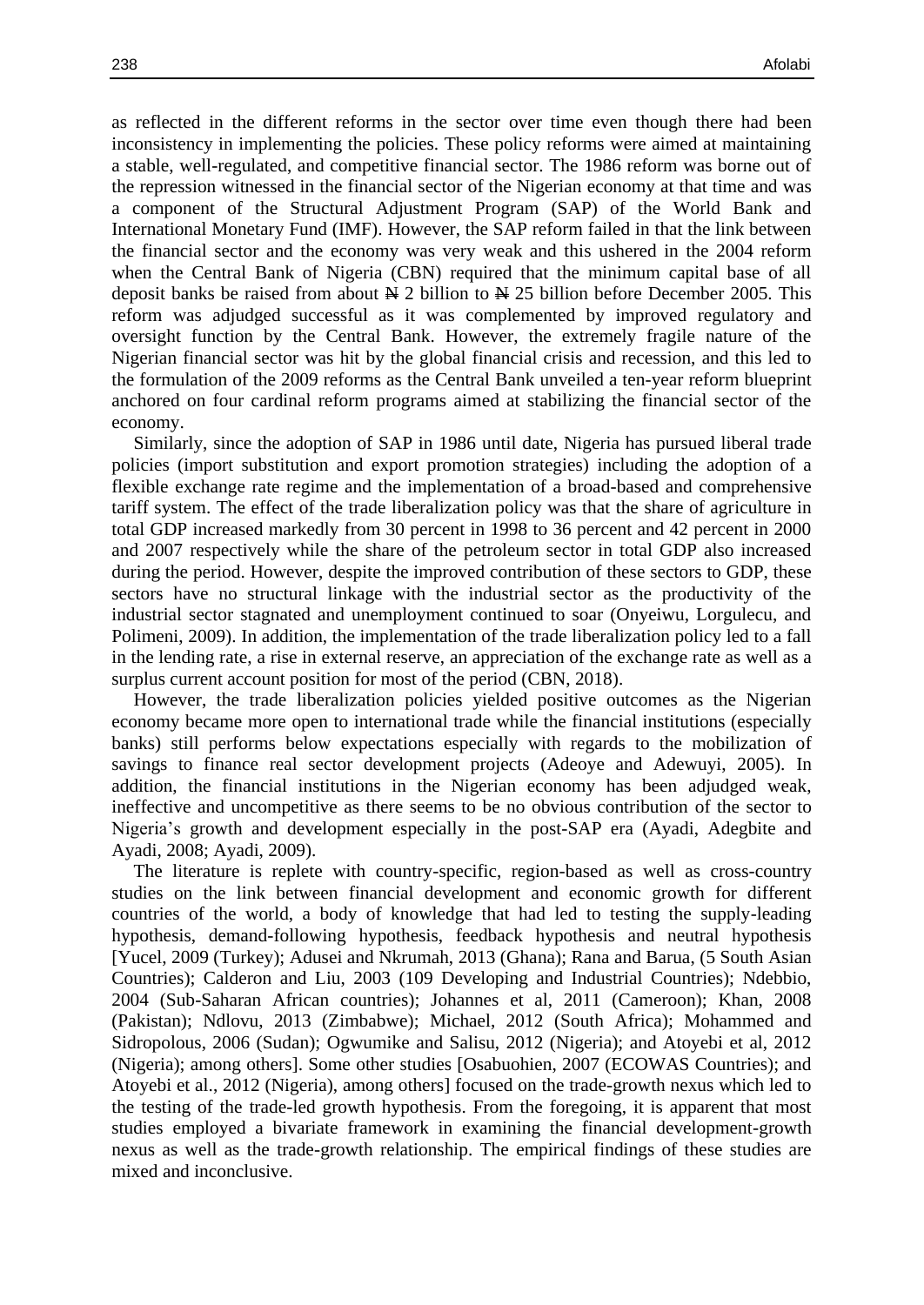However, only a few studies (Yucel, 2009; Arouri et al., 2013; Rahman et al., 2015; Altaee and Al-Jafari, 2015; Saaed and Hussain, 2015; Khan and Qayyum, 2007; Kar et al., 2014; among others) had been carried out using a trivariate framework in investigating the relationship among financial development, trade openness and economic growth across countries in the world. The studies examining the financial development and growth relationship together with the trade-growth nexus jointly are limited and particularly rare for Nigeria. Danlami et al. (2018) did a similar study but incorporated both the financial instability index and money supply in the same model thereby engendering multicollinearity problems that may invalidate the estimated coefficients and findings of the study. Katircioglu et al. (2007) opined that the impact of financial development and trade openness on economic growth as well as causality among them remains inconclusive in the existing literature. Hence, this study fills the identified gaps in the literature.

Furthermore, Kletzer and Bardhan (1987) and Baldwin (1989) have formally theorized the notion of financial comparative advantage arguing that countries with better financial systems produce and export financially dependent goods. Empirical evidence abounds in the literature that financial comparative advantage influences trade patterns (Beck, 2002; 2003, Becker and Greenberg, 2005; Svaleryd and Vlachos, 2005). Hence, to effectively examine the trivariate relationship between financial development, trade openness, and economic growth, it is needful to examine the interactive effect of the financial development and trade openness variables on economic growth. To the best of my knowledge, studies of this nature are rare in Nigeria.

It is against this background that this study raises the following research questions:

- (i) To what extent have financial development and trade openness influenced economic growth in Nigeria?
- (ii) What is the interactive effect of financial development and trade openness, on economic growth in Nigeria?
- (iii) What is the direction of causality of financial development, trade openness, and economic growth in Nigeria?

The choice of Nigeria for this study is premised on the fact that it is an oil-rich and small open economy with a weak financial sector and moderate economic growth. It therefore becomes imperative to investigate if the economic growth in Nigeria is stimulated or stifled by its weak financial sector or its relative openness to trade. It is noteworthy that the structure of the Nigerian economy is similar to some Middle East countries' including Iran. Hence, the findings from this study could as well apply to Iran and other countries having similar characteristics to Nigeria.

In view of this background, this study aims to examine the relationship between financial development, trade openness, and economic growth in a tri-variate framework. The organization of this study is as follows: Section 1 introduces the study while Section 2 presents the stylized facts on the financial development, trade openness, and economic growth in Nigeria. A review of related literature is the central theme of Section 3 while methodology and empirical analysis form the crux of Section 4. Section 5 comprises the concluding remark and policy recommendations.

## **Stylized Facts**

Table 1 shows the trend of selected financial development variables, trade liberalization variable (trade openness), and GDP growth rate of Nigeria. It shows that all the financial development variables except the saving rate increased markedly for the period under review indicating an increase in financial depth in the country over time. Specifically, the share of broad money in GDP rose from 10.9 percent in 1981 to 12.7 percent and 19.6 percent in 2000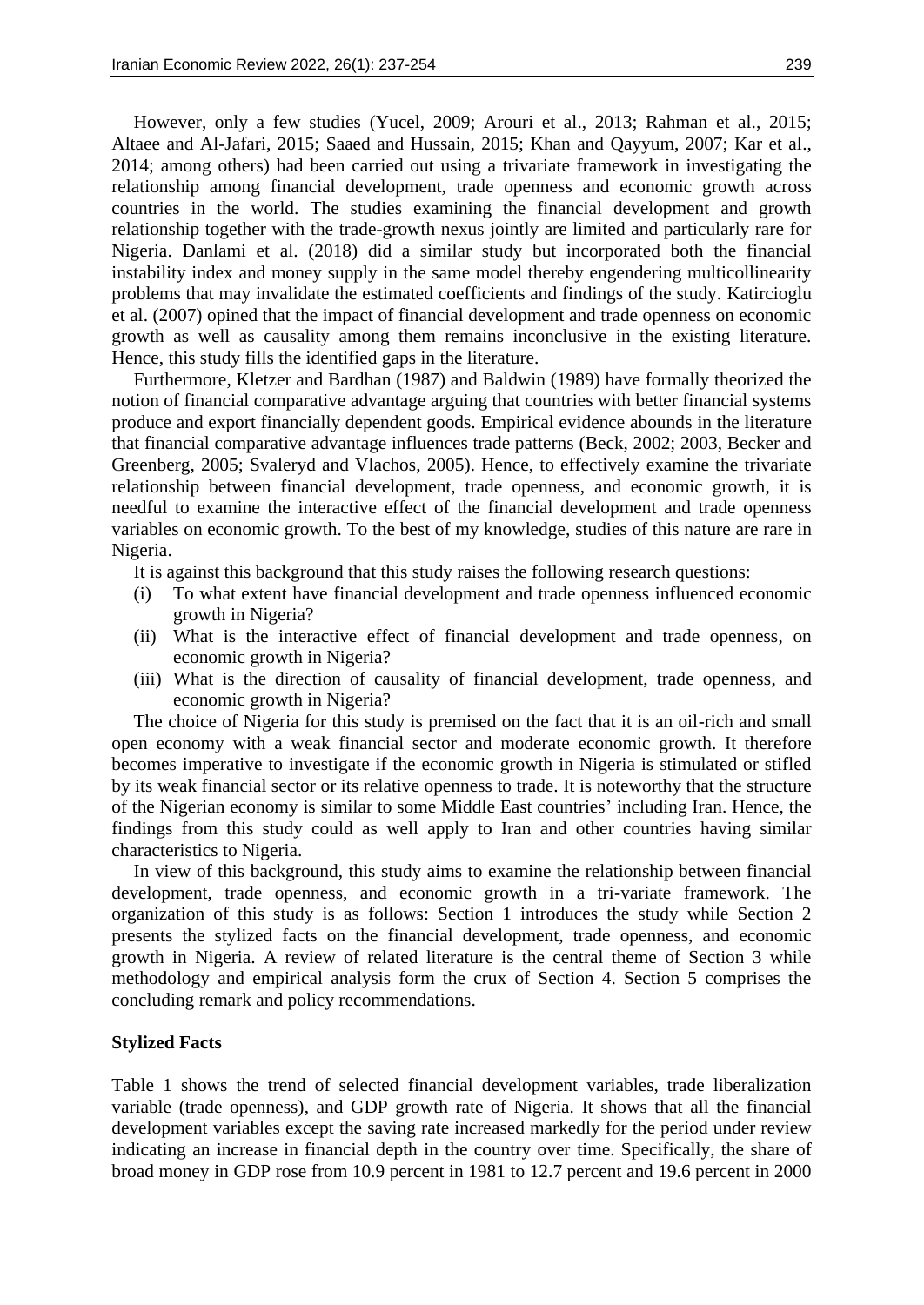and 2018 respectively, a situation which indicates the increased monetization in the Nigerian economy. Furthermore, the share of credit to the private sector increased from 6.8 percent in 1981 to 7.7 percent and 17.6 percent in 2000 and 2018 respectively. This suggests the increasing importance of commercial banks in channeling idle funds from savers to lenders and it also shows the increased level of private sector participation in the productive activities of the country.

However, it is noteworthy that the saving rate and lending rate went in opposite directions such that as the lending rate was increased, the saving rate was declining. This has great implications for investment and economic growth. High lending rates and low savings rates are disincentives to investors and savers alike, as they would lead to an increase in money supply (as depicted by the upward trend of broad money as a percentage of GDP) and a fall in economic growth (as depicted by the volatility of the GDP growth). It is also important to state that the monetary policy rate has been relatively stable as it has hovered around 8.4 percent to 14 percent for the period under review. The foregoing implies that the various financial reforms implemented in the past have been suboptimal in fostering financial development and economic growth in Nigeria.

Furthermore, it is apparent from the trend of trade openness that the Nigerian economy was not really open until the adoption of policy measures under the structural adjustment program of 1986. Trade openness, which is calculated as the sum of exports and imports as a ratio of GDP, in Nigeria was more pronounced after 1986 as depicted by the upward trend in trade openness such that it stood at 47.8 in 2008 indicating that the Nigeria's GDP is more than twice as high as the volume of trade. This trend could be attributed to the 1995 deregulation policy as well as the final removal of all trade restrictions, a condition which Nigeria was compelled to fulfil before becoming a full-fledge member of World Trade Organization (WTO). The foregoing suggests that the various trade liberalization policies implemented in Nigeria have been successful in opening up the economy to trade with other nations of the world.

| <b>Table 1.</b> Tiend of Financial Development, Trade Openness and ODF Growth in Nigeria |        |             |      |  |  |  |  |
|------------------------------------------------------------------------------------------|--------|-------------|------|--|--|--|--|
| <b>Macroeconomic Variables</b>                                                           | 1981   | <b>2000</b> | 2018 |  |  |  |  |
| Broad Money (% of GDP)                                                                   | 10.9   | 12.7        | 19.6 |  |  |  |  |
| Credit to Private Sector (% of GDP)                                                      | 6.8    | 7.7         | 17.6 |  |  |  |  |
| Savings Rate (%)                                                                         | 8.0    | 5.3         | 4.1  |  |  |  |  |
| Maximum Lending Rate (%)                                                                 | 11.6   | 21.6        | 31.1 |  |  |  |  |
| <b>Trade Openness</b>                                                                    | 0.1    | 13.1        | 47.8 |  |  |  |  |
| Commercial Bank Loans and Advances (% of GDP)                                            | 0.1    | 2.1         | 22.1 |  |  |  |  |
| Stock Market Capitalization (% of GDP)                                                   | 0.0    | 2.0         | 31.4 |  |  |  |  |
| GDP Growth Rate (%)                                                                      | $-0.3$ | 5.5         | 1.9  |  |  |  |  |
| Monetary Policy Rate (%)                                                                 | 8.4    | 14.0        | 14.0 |  |  |  |  |

**Table 1.** Trend of Financial Development, Trade Openness and GDP Growth in Nigeria

**Source:** Computed by Author from CBN Statistical Bulletin (2018).

## **Theoretical Issues and Literature Review**

#### *Theoretical Underpinnings*

There is an intense debate in the literature on the direction of causality between economic growth and financial development. There are four basic arguments in this regard. The first is the "supply leading hypothesis" indicating that financial development causes economic growth (Schumpeter, 1911; Gurley and Shaw, 1967; McKinnon, 1973; King and Levine, 1993; and Calderon and Liu, 2003); the second is the demand-following hypothesis which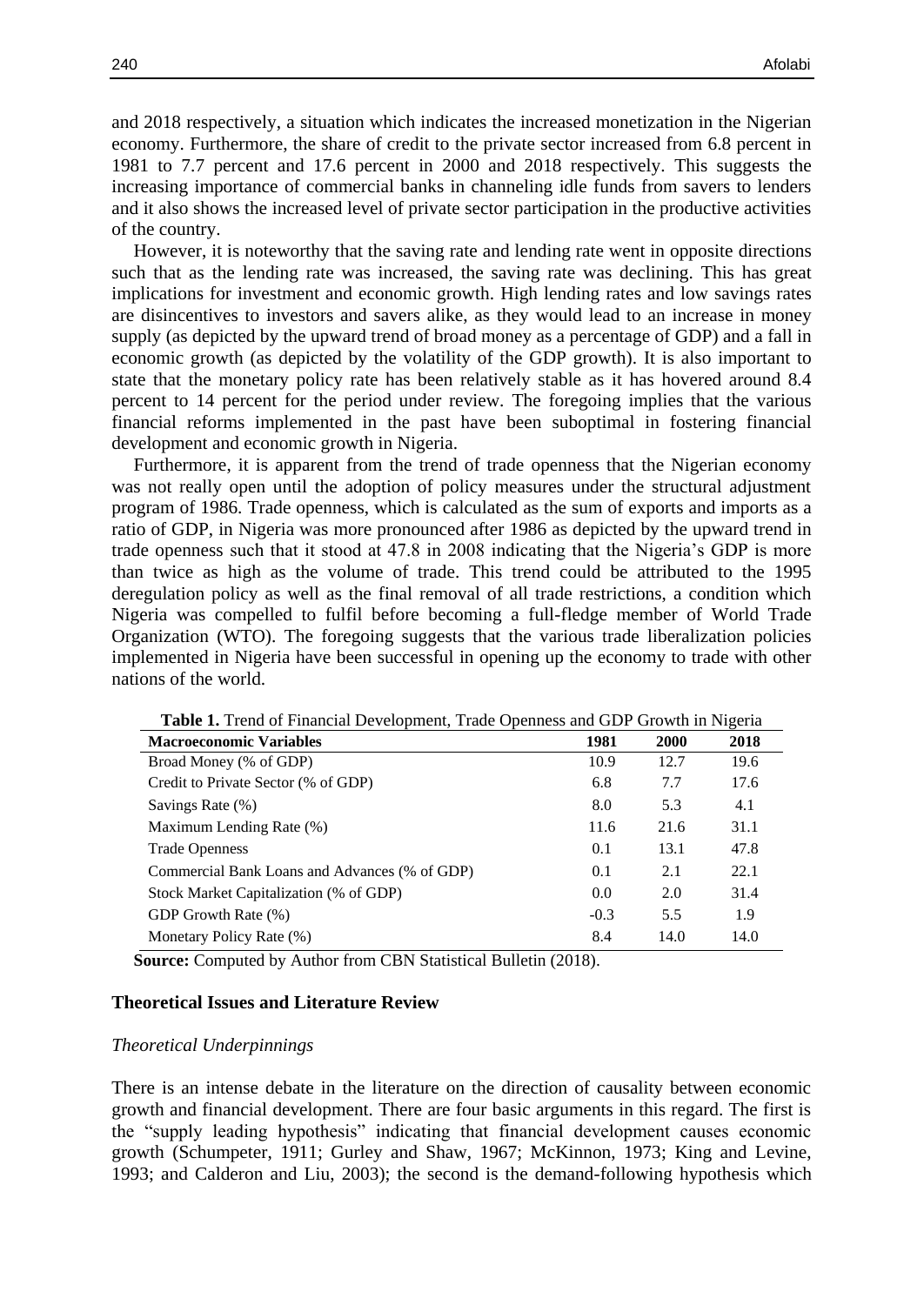states that economic growth causes financial development (Robinson, 1952; Goldsmith, 1969; Kar and Pentecost, 2000; Omotor, 2007; Ndlovu, 2013); the third is the feedback hypothesis which argues for a bidirectional causality between financial development and economic growth (Yucel, 2009); and the final one is the neutral hypothesis which argues against causality between financial development and economic growth (Apergis and Levine, 2007).

Similarly, there exist a number of theories linking the relationship between trade and economic growth. First is the Hecksher-Ohlin (H-O) model also referred to as the factorproportion theory which emphasizes the interplay between the proportion of availability of factors of production in different countries and the proportion in which they are used in producing different goods (Krugman et al., 2012). The H-O model postulates that all markets clear as there is macroeconomic equilibrium as well as full employment. The Hecksher-Ohlin neo-classical trade theory emphasizes that developing countries that are labor-intensive will export goods and services that are relatively more labor-intensive and import goods and services that are relatively more capital-intensive. It implies that trade liberalization will help raise relative prices of labor-intensive goods and services thereby increasing the demand for more labor, increasing wage rate as well as employment in the economy. Summarily, the Hecksher-Ohlin neo-classical trade theory argues in support of the trade-led growth hypothesis.

The Stolper-Samuelson theory describes the relationship between relative factor cost and relative prices of output. It states that, under certain economic assumption, there will be a rise in the returns to the most intensively used factor in the production of a good if the relative price of such good increases while there will be a decline in the returns to other factors. It also posits that there will be an increase in demand for skilled labor in a capital-intensive country and a fall in demand for unskilled labor.

## *Empirical and Methodological Review*

The literature is replete with diverse scholarly perspectives on the relationship between financial development and economic growth, the trade-growth nexus as well as the impact financial development and trade openness have on economic growth both in developed and developing economies. While some studies focused on the direction of causality between these macroeconomic variables, others examined the level of impact of trade openness and financial development on economic growth. Different methods have also been employed to evaluate these relationships. Nonetheless, there is no general consensus on these relationships as there are mixed findings in the literature.

Yucel (2009) examined the direction of causality among financial development, trade openness and economic growth of the economy of Turkey using monthly time series data from January 1989 to November 2007. The study employed Granger causality test and Error Correction Model to examine the causal relationships among the variables. The result showed that whereas trade openness has a direct relationship with economic growth, financial development has an inverse relationship with growth. It also revealed the presence of bidirectional relationships among trade openness, financial development and economic growth implying that trade openness and financial development are key determinants of economic growth in Turkey.

Similarly, Arouri et al. (2013) made their contribution to the literature by investigating the relationship between financial development, trade openness and economic growth in Bangladesh using quarterly time series data from the first quarter of 1975 to the last quarter of 2011. The study adopted the Zivot-Andrews structural break unit root test was used to check the stationarity of the variables used in the study while ARDL Bounds test approach to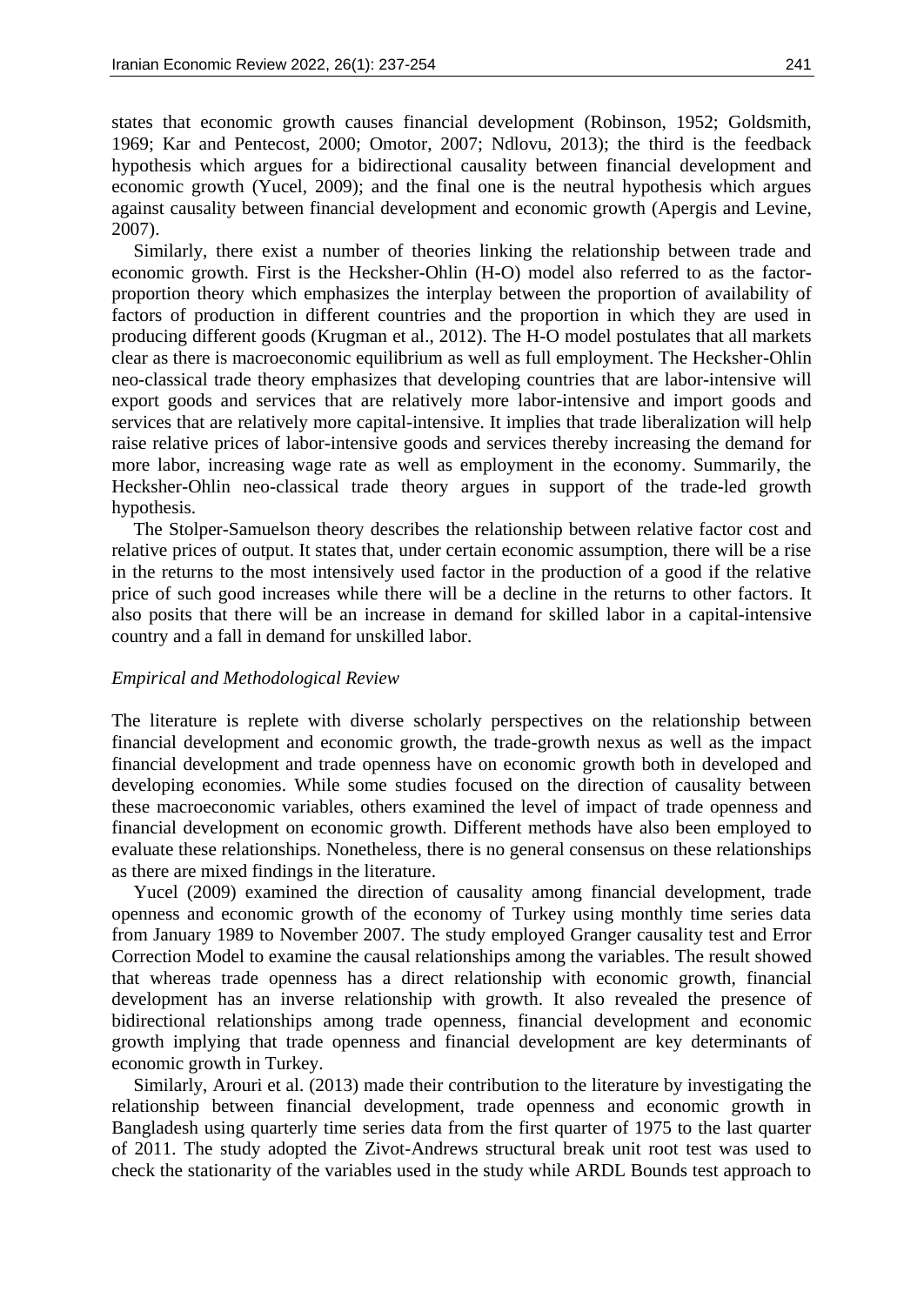cointegration and the innovative accounting approach for causality were employed to examine the relationship. The results show a long-run relationship among trade openness, financial development and economic growth in Bangladesh implying that these variables converge in the long-run. They found evidence in support of the supply-leading hypothesis. They also found that economic growth causes imports; financial development and economic growth cause exports; and a feedback effect exists between economic growth and trade openness in Bangladesh.

Rahman et al. (2015) explored the relationship among international trade, financial development and economic growth in Australia using annual time series data between 1965 and 2010. The study employed the Zivot-Andrews structural break unit root test to test the stationarity properties of the variables; the ARDL Bounds test approach to cointegration was used to check for long-run relationship among the series; and the VECM granger causality technique was used in examining the relationship. Evidence confirms the existence of a longrun relationship among the variables. It was also found that international trade, financial development and capital influence economic growth in the short and long run. Furthermore, there is a feedback effect between economic growth and international trade in Australia. The study validates the supply-leading hypothesis in Australia as the results show that financial development causes economic growth.

However, Altaee and Al-Jafari (2015) investigated the relationship among financial development, trade openness, and economic growth in Bahrain using annual time series data from 1980 to 2012. This study employed the Vector Error Correction Model (VECM), variance decomposition, and impulse response function techniques in examining this relationship. The results show the existence of a long-run relationship among the variables. The empirical findings reveal that financial development and trade openness have a significant influence on economic growth in Bahrain. Conversely, the results are in favor of the demand following and trade-led growth hypotheses.

Employing the Vector Autoregression (VAR) technique and Granger Causality test, Saaed and Hussain (2015) empirically examined causality among financial development, trade openness and economic growth in Kuwait over the period of 1977 to 2012. The empirical results showed that there is no long-run relationship among financial development, trade openness and GDP in Kuwait. However, the result of the Granger causality tests shows that there is causality between financial development and economic growth and between the trade openness and economic growth; hence, supporting the supply leading and trade-led hypotheses. Similarly, using Pedroni cointegration technique and the generalized methods of moment (GMM) estimation technique, Pham (2010) explored the link among financial openness, financial development, and trade openness in twenty-nine developing countries in Asia using time series data from 1994 to 2008. The result shows the existence of bidirectional causality between trade openness and financial development/financial openness. It also shows the heterogeneity of the relationship between financial openness and financial development across different measures.

Employing both linear and non-linear Granger causality tests, Kar et al. (2014) empirically examined the direction of causality among financial development, trade liberalization and economic growth in Turkey. A bi-directional causality was found to exist between economic growth and trade openness; economic growth causes financial development thus giving credence to the demand-following hypothesis, and financial development causes trade liberalization. The result further confirmed strong causal relationships between trade openness, financial development, and economic growth in Turkey. Similarly, Adusei and Nkrumah (2013) examined the relationship between financial development and economic growth in Ghana using annual time-series data from 1971 to 2010. The Fully Modified Ordinary Least Squares (FMOLS) and the Error Correction Method (ECM) results showed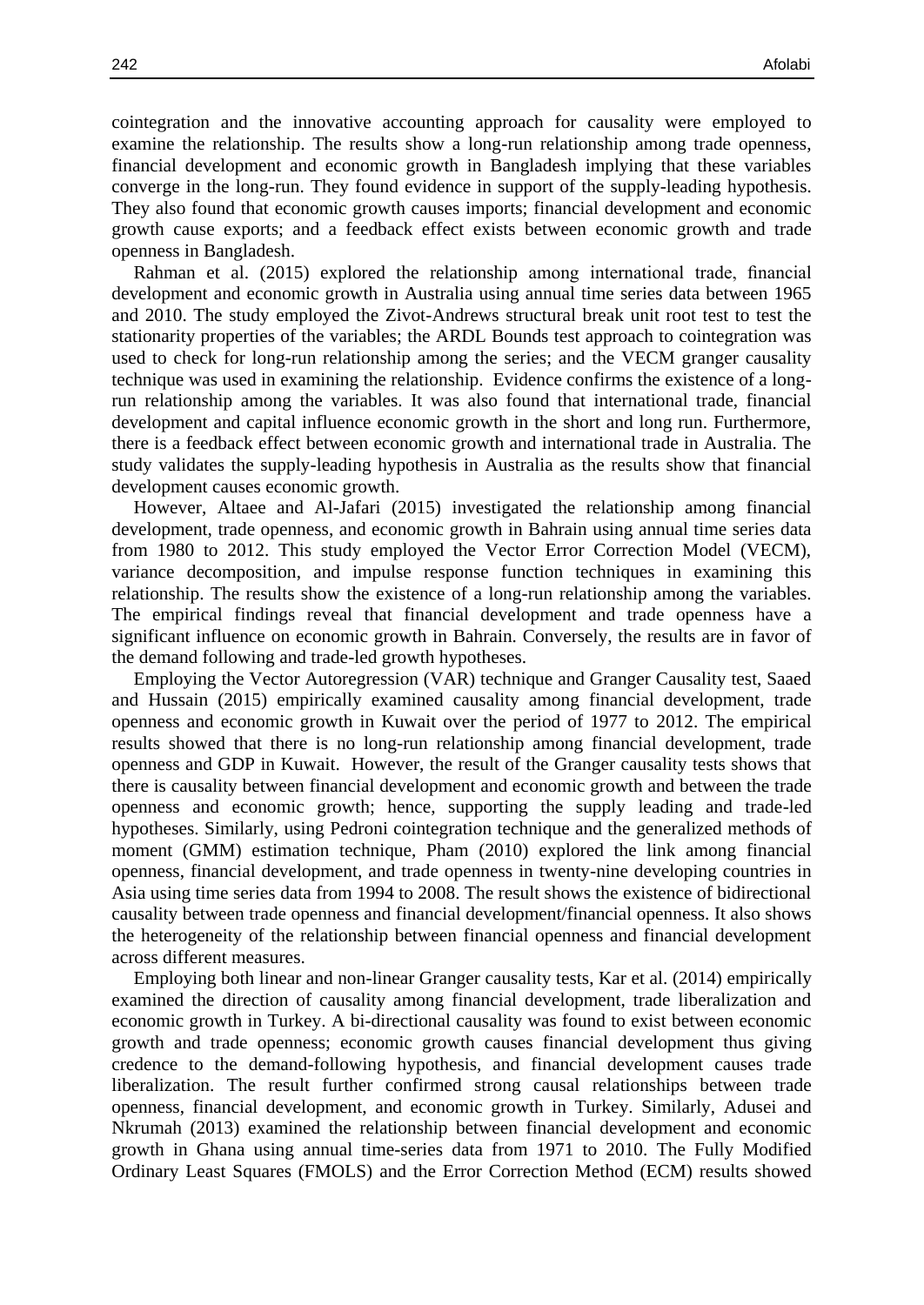that total domestic credit and broad money supply have an inverse relationship with economic growth both in the short-run and long-run while domestic credit to the private sector has a direct relationship with economic growth in Ghana.

Using panel data sourced from World Bank for the period between 1974 and 2012, Rana and Barua (2015) investigated the relationship between economic growth and financial development in Bangladesh, India, Nepal, Pakistan and Sri Lanka, five emerging economies in South Asia. They found that whereas total debt services and gross domestic saving are drivers of economic growth in these countries, broad money, trade balance and domestic credit are not. The inverse relationship between trade balance and economic growth in these countries is premised on the fact that they are primarily import-dependent thus having current account deficit. Also the insignificance of broad money suggests that fund injected into the economy are not adequately appropriated especially to the real sector due to high rate of money laundering which is occasioned by weak governance, low level financial development and ineffective regulatory system.

Susanto et al. (2011) empirically investigated the impact financial development has on trade of both agricultural and manufactured products across countries. The results revealed that financial development has a positive impact on bilateral trade flows in the manufacturing sector but has a lesser impact on the agricultural sector. It was also found that the impacts vary across regions as the impact of financial development on exports of both the agricultural and manufacturing sector is greater in most developing economies than advanced ones. On the other hand, Khan and Qayyum (2007) empirically examined the impact of trade openness and financial liberalization on economic growth in Pakistan using annual secondary data over the period 1961 to 2005. The ARDL results indicated that both financial policies and trade are significant driver of economic growth in Pakistan in the long-run. Osabuohien (2007) assessed the effect of trade openness on economic performance of ECOWAS member states using Ghana and Nigeria as case. It was found that trade openness and real government expenditure have significant positive impact positively on the Ghanaian and Nigerian economy even though the effects are higher in the former than the latter.

For Nigeria-specific studies, Madichie et al. (2014) empirically examined the impact of financial development on economic growth in Nigeria over the period of 1986 to 2012. The study made adopted the error correction model and Granger causality test. The empirical results showed that whereas financial development has a negative impact on economic growth in the long run, it positively impacts economic growth in the short run. Also, causality test result validates the existence of demand-leading hypothesis in Nigeria. However, Osuji and Chigbu (2012) examined the impact of the money supply and credit to private sector on the economic growth of Nigeria using secondary data from 1960 to 2008. Their result found support for the feedback hypothesis in Nigeria.

Audu and Okumoko (2013) empirically evaluated the impact financial development has on Nigeria's economic growth using annual time-series data over the period of 1970 to 2012. The empirical result showed that lending rate, credit to private sector, money supply, bank deposit and interest rate are all significant in influencing economic growth in Nigeria implying that financial development is a driver of economic growth in Nigeria. More so, Nwosu and Metu (2015) used annual time series data from 1970 to 2012 to evaluate the impact of financial development on economic growth in Nigeria. The estimated ARDL model results revealed that whereas financial development exerts a significantly positive impact on economic growth in the long-run, trade liberalization variables exert negative impact on economic growth. However, it was found that domestic credit is not significant indicating a dearth of investible funds in the economy and implying that financial development influences economic growth in the long-run but not in the short-run.

Chude and Chude (2015) assessed the relationship between financial development and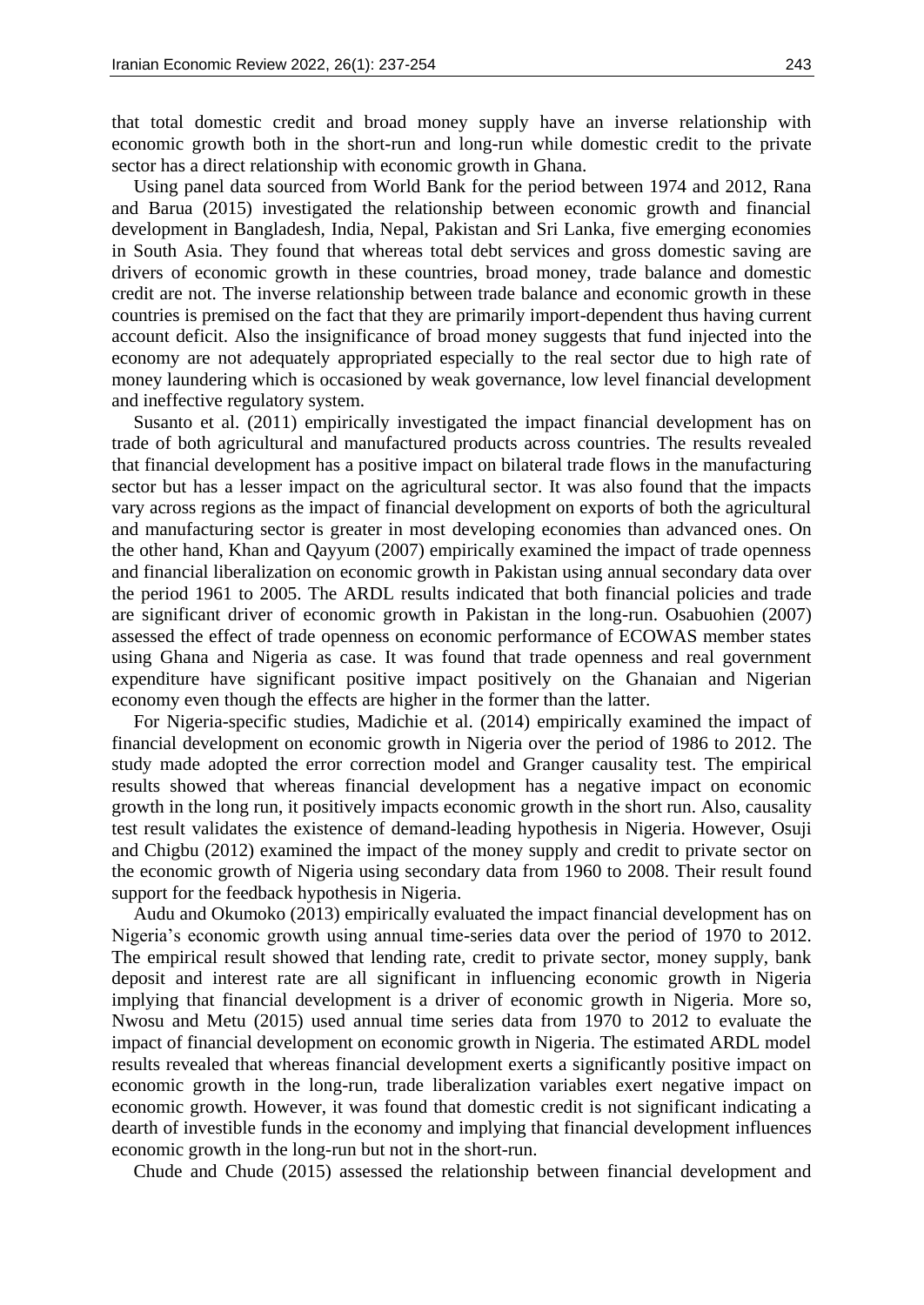economic growth in Nigeria over the period of 1980 to 2013. The result of the estimated vector error correction model (VECM) showed that broad money supply and credit to private sector are not significant to influence economic growth in Nigeria. More so, Atoyebi et al. (2012) empirically assessed the impact international trade has on economic growth in Nigeria using annual time-series data from 1970 to 2010. The empirical results showed that exports, foreign direct investment and exchange rate have significant positive impact on economic growth while inflation, imports and trade openness exert a negative impact on economic growth in Nigeria.

Moreover, Olufemi (2004) evaluated the causal relationship between the trade openness and economic growth in the Nigerian economy using secondary data from 1970 to 2000. The results revealed a unidirectional relationship between trade openness and economic growth implying that more benefits accrue to the country as its openness increases given the level of economic development in Nigeria. Similarly, Ademola et al. (2013) empirically evaluated the impact of trade openness on economic growth in Nigeria using secondary data from 1981 to 2009. The empirical result indicates that non-oil export and trade openness have a direct relationship with gross domestic product while exchange rate and balance of payment have an inverse relationship with gross domestic product. However, Ogwumike and Salisu (2012) found that financial intermediation variables impacts economic growth in Nigeria positively and their result of supports the supply-leading hypothesis. Danlami et al. (2018) showed that financial instability substantially impedes growth while trade openness contributes little to output growth in Nigeria.

The foregoing suggests mixed findings on the finance-trade-growth nexus due to methodological issues, measurement issues, data sources, sample size and the specificity of the contexts. In fact, the strand of the studies that found significant relationship among these variables also differs in the nature of the relationship as well as their transmission mechanism. This suggests the need for a study on the examination of the relationships among financial development, trade openness and economic growth in Nigeria given the extensive formulation and implementation of financial development and trade liberalization policies to stimulate sustainable growth in the Nigerian economy.

## **Methodology and Empirical Analysis**

## *Data Issues and Model Specification*

This study examines the relationship among trade openness, financial development and economic growth in Nigeria spanning the period of 1981 and 2018. Annual time series data are obtained from Central Bank of Nigeria (CBN) Statistical Bulletin, 2018, to examine this relationship. Trade openness is measured as the sum of exports and imports as a ratio of GDP [(Exports + Imports) / GDP]. In the literature, the standard measure of financial development is the ratio of broad money to GDP (M2/GDP). However, Demetriades and Luintel (1996) and Luintel and Khan (1999) argued that rather than measure financial development, this ratio measures the extent of monetization in the economy and increase in monetization devoid of financial development is possible especially in developing countries. Accordingly, De Gregorio and Guidotti (1995) opine that credit to private sector (CPS) as a ratio of GDP (CPS/GDP) is a better indicator of financial development as CPS correctly captures the actual amount of funds that goes to the private sector as against other monetary aggregate measures such as M1, M2 and/or M3. Hence, this study adopts CPS/GDP as a proxy for financial development. Moreover, the growth rate of real gross domestic product in Nigeria is used as a proxy for economic growth. Exchange rate is an important determinant of trade liberalization while interest rate spread (the difference between lending rate and deposit rate) is a good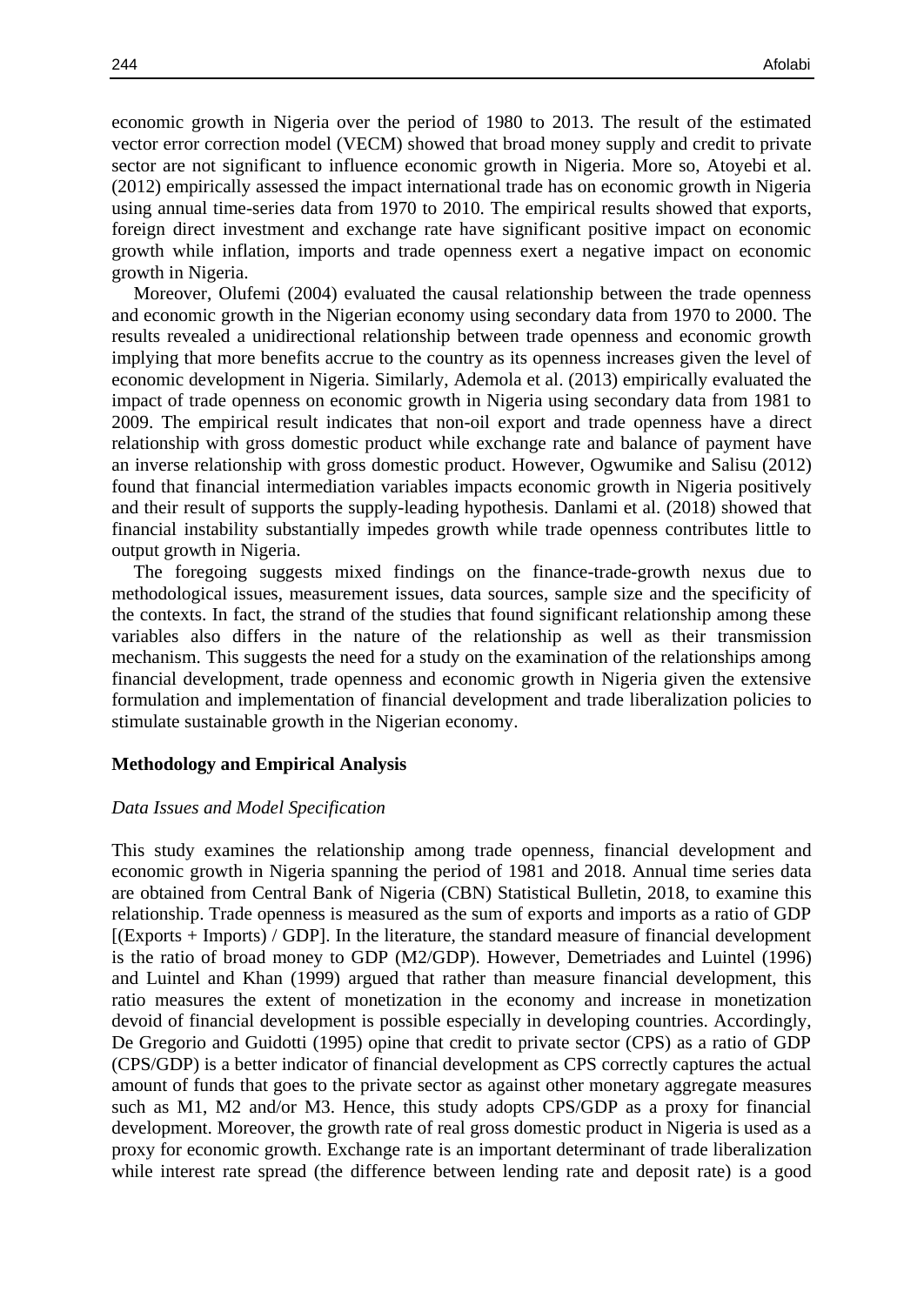measure of the performance of the financial system. Hence, exchange rate and interest rate spread are incorporated into the model as control variables to capture the effects of the external and internal workings of the economy respectively.

Data on financial development, trade openness, exchange rate and real GDP are sourced from Central Bank of Nigeria (CBN) Statistical Bulletin (2018) and the data on interest rate spread is sourced from World Development Indicator (2018). All the variables, except financial development and interest rate spread which are in percentage, are expressed in their natural logarithm to aid the interpretation of results in proportionate terms. Routine preestimation tests such as stationarity test and cointegration test are needful as they examine the order of integration individual macroeconomic variables to prevent against spurious regression and investigate the existence of a long-run relationship among the variables respectively. In view of this, the basic model employed in the study can be expressed as:

*Baseline Model*

 $LRGDP_t = \alpha_1 + \alpha_2 FDEV_t + \alpha_3 LTROP_t + \alpha_4 LEXR_t + \alpha_5 IRS_t + \mu_{1t}$  (1)  $\alpha_1 > 0$ ;  $\alpha_2 > 0$ ;  $\alpha_3 > 0$ ,  $\alpha_4 > 0$ ; and  $\alpha_5 < 0$ 

*Alternative Model*

 $LRGDP_t = \delta_1 + \delta_2 FDEV_t + \delta_3 LTROP_t + \delta_4 (FDEV^* LTROP_t) + \delta_5 LEXR_t + \delta_6 IRS_t + \mu_{2t}$  (2)  $\delta_1 > 0$ ;  $\delta_2 > 0$ ;  $\delta_3 > 0$ ;  $\delta_4 > 0$ ;  $\delta_5 > 0$ ; and  $\delta_6 < 0$ 

where:

LRGDP = Log of Gross Domestic Product (measured as Real GDP growth rate) FDEV = Financial Development (measured as CPS/GDP)

LTROP = Log of Trade Openness (measured as [Exports + Imports]/GDP)

(FDEV\*LTROP) = Interactive effect of financial development and trade openness

LEXR = Log of Exchange Rate  $(\mathbb{N}: \mathbb{S})$ 

IRS = Interest Rate Spread (%)

 $\alpha_1$  and  $\delta_1$  = Intercepts of the baseline and alternative models respectively

 $\alpha_2 - \alpha_5 =$  Coefficients of explanatory variables of the baseline model

 $\delta_2$  -  $\delta_6$  = Coefficients of explanatory variables of the alternative model

 $\mu_{1t}$  and  $\mu_{2t}$  = Stochastic Disturbance Terms for the baseline and alternative models respectively

## *Estimation Technique*

This study employs the Stock Watson dynamic OLS technique to evaluate the impact of trade liberalization and financial liberalization on economic growth in Nigeria. DOLS is superior to some other estimators on three grounds. First, the DOLS estimator is more robust in relation to other estimators as it corrects for small sample bias as well as simultaneity bias by incorporating the leads and lags of the differenced independent variables in the equation with co-integrating vectors. Second, DOLS corrects for serial correlation using the Generalized Least Square (GLS) procedure. Third, DOLS accommodates both stationary and nonstationary variables (Stock and Watson, 1993). The rule of DOLS states that the analysis of the short-run model be excluded since it is the adjustment period where the leads and lags net out their effects. (Stock and Watson, 1993).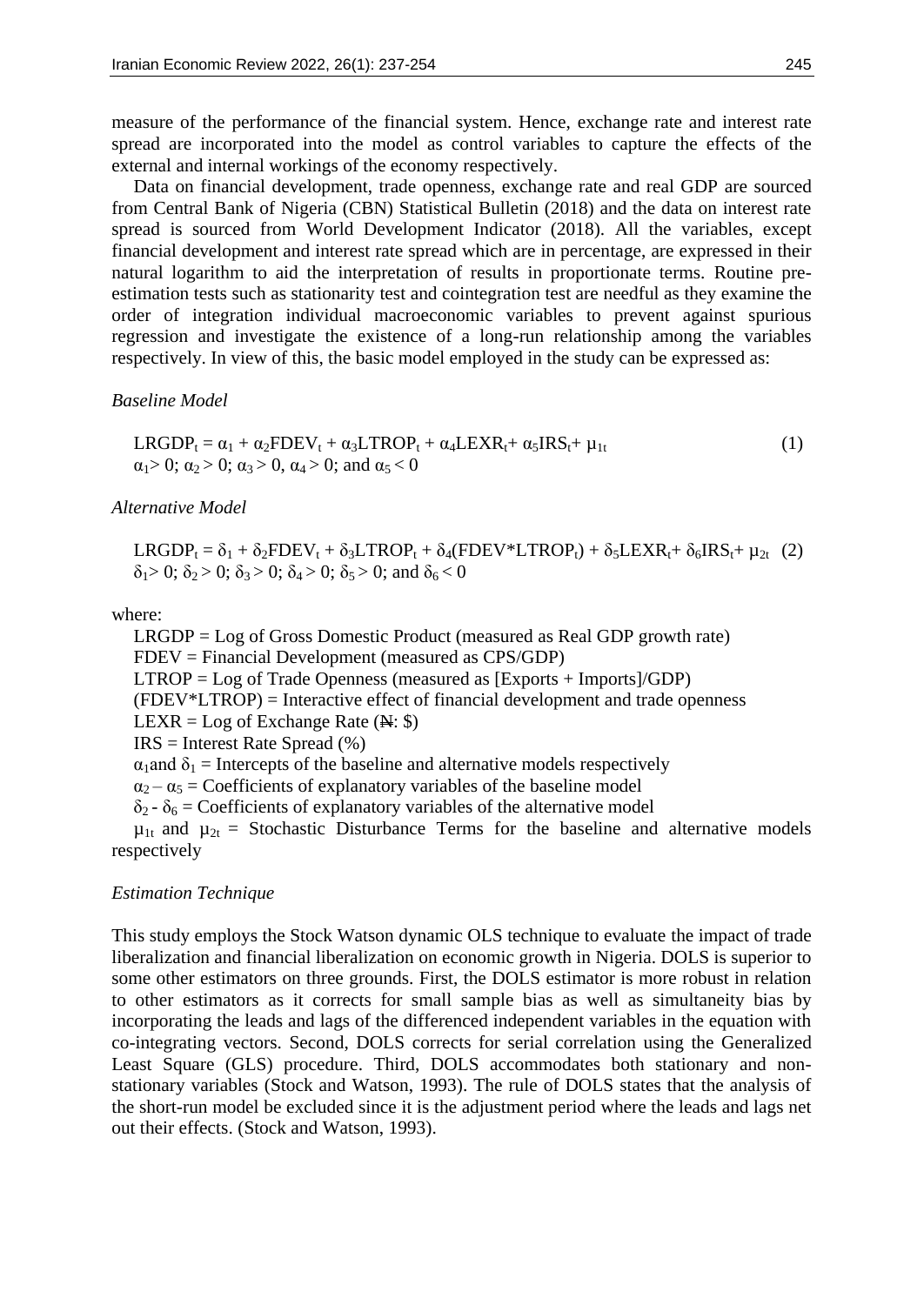# *Empirical Analysis*

Table 2 presents the descriptive statistics of the macroeconomic variables used in this study. It shows that the average value of exchange rate, financial development, interest rate spread, real GDP, and trade openness are 88.66/US\$, 11.05 percent, 6.32 percent, 33725 billion and 0.16 respectively. All the variables are positively skewed except for interest rate spread and the skewness of each variable is not significantly different from zero. In addition, the kurtosis of all the variables shows that they are platykurtic (less than 3) and the probability values of the Jarque-Bera statistic of each variable, except financial development, show that the series are normally distributed. Further, all the variables have a relatively high standard deviation.

|                     | <b>EXR</b> | <b>FDEV</b> | <b>IRS</b> | <b>RGDP</b> | <b>TROP</b> |
|---------------------|------------|-------------|------------|-------------|-------------|
| Mean                | 88.66      | 11.05       | 6.32       | 33725.22    | 0.16        |
| Median              | 97.40      | 8.21        | 6.96       | 23068.85    | 0.10        |
| Maximum             | 306.08     | 20.77       | 11.06      | 69810.02    | 0.47        |
| Minimum             | 0.61       | 5.92        | 0.32       | 13779.26    | 0.00        |
| Std. Dev.           | 87.19      | 5.38        | 2.81       | 19578.10    | 0.16        |
| <b>Skewness</b>     | 0.80       | 0.88        | $-0.59$    | 0.73        | 0.53        |
| <b>Kurtosis</b>     | 2.96       | 1.96        | 2.58       | 2.00        | 1.84        |
| Jarque-Bera         | 4.05       | 6.56        | 2.49       | 5.01        | 3.91        |
| Probability         | 0.1322     | 0.0377      | 0.2876     | 0.0817      | 0.1413      |
| <b>Observations</b> | 38         | 38          | 38         | 38          | 38          |

**Source**: Author's Computation from Eviews9.

Table 3 presents the results of the unit root test using the Augmented Dickey-Fuller (ADF) approach. The results show that whereas the probability values of each of the macroeconomic variables at level were insignificant, their probability value at first difference is significant, thus, suggesting that all the variables employed in this study are stationary only after being differenced. This condition justifies the use of the Johansen approach to cointegration hence; I proceed to examining whether a long-run relationship exists among the variables using the Johansen cointegration method.

| Table 3. Augmented Dickey Fuller Unit Root Test Result |          |                |                         |                |                             |  |  |
|--------------------------------------------------------|----------|----------------|-------------------------|----------------|-----------------------------|--|--|
|                                                        | Level    | <b>P-Value</b> | <b>First Difference</b> | <b>P-Value</b> | <b>Order of Integration</b> |  |  |
| <b>FDEV</b>                                            | $-1.87b$ | 0.6481         | -4.88a                  | 0.0003         | I(1)                        |  |  |
| <b>IRS</b>                                             | $-2.68b$ | 0.2504         | $-6.38a$                | 0.0000         | I(1)                        |  |  |
| <b>LEXR</b>                                            | $-1.30b$ | 0.8705         | $-5.52b$                | 0.0003         | I(1)                        |  |  |
| <b>LRGDP</b>                                           | $-1.50b$ | 0.8091         | $-3.40$                 | 0.0177         | I(1)                        |  |  |
| <b>LTROP</b>                                           | $-1.24a$ | 0.6484         | $-6.85$                 | 0.0000         | I(1)                        |  |  |

**Note**: 'a' and 'b' denote model with constant and model with constant and trend respectively while I(1) indicate stationarity at first difference.

**Source**: Author's Computation from Eviews9.

Before carrying out cointegration test using the Johansen approach and estimating the Dynamic OLS model, it is needful choose the optimal lag length. This is essential because estimation bias results from an under parameterized model while loss of degree of freedom results from over parameterized model. The optimal lag length selection criteria used include: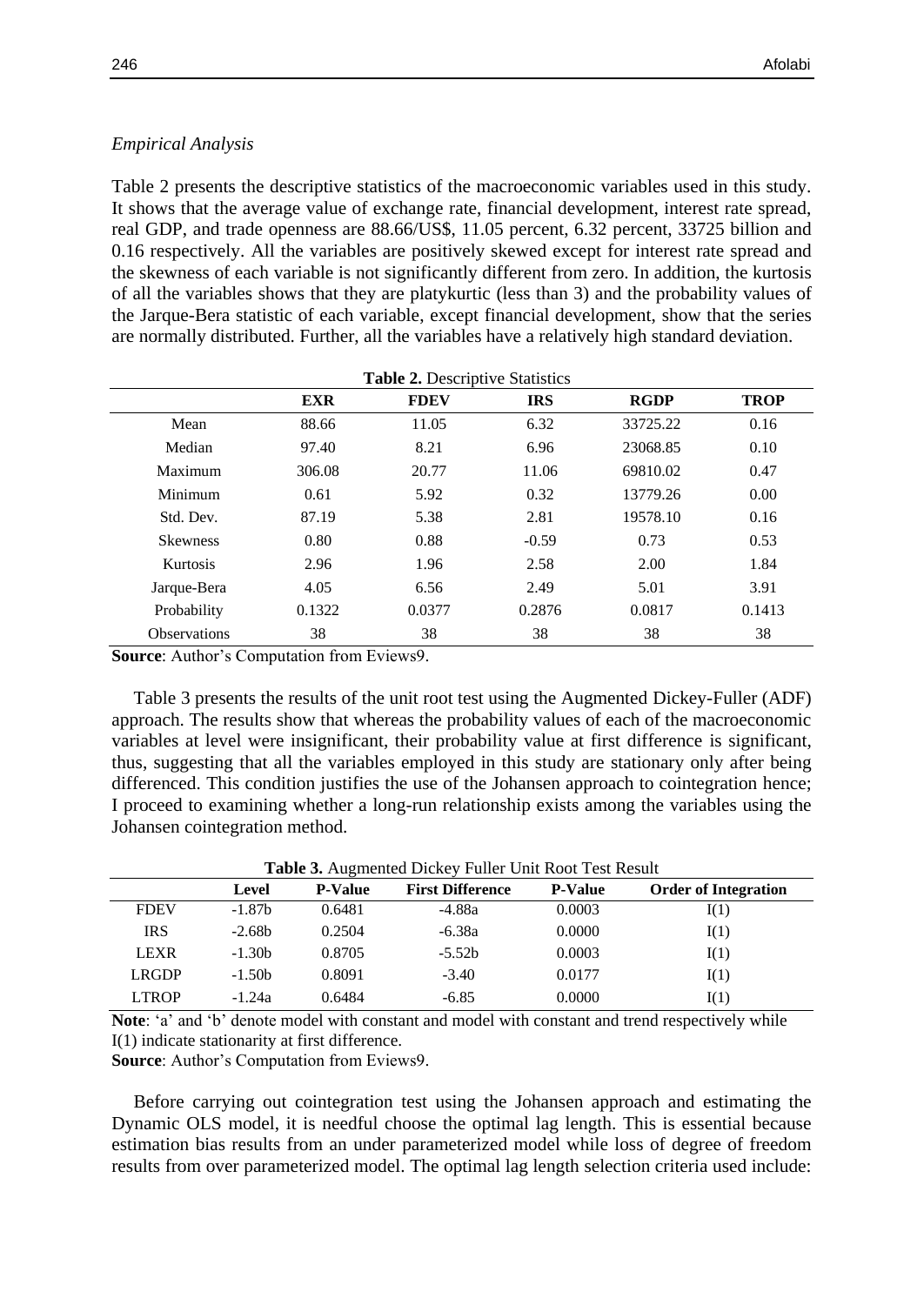sequential modified Likelihood Ratio test statistic (LR), Final Prediction Error (FPE), Akaike Information Criterion (AIC), Schwarz Information Criterion (SC) and Hannan-Quinn Information Criterion (HQ), and the results are presented in Table 4. In the baseline model, FPE, SC, and HQ selected lag 1 as optimal while LR and AIC chose lag 3. Similarly, in the alternative model, LR, SC, and HQ chose lag 1 as the optimal lag while FPE and AIC selected lag 3. The lag length chosen by most of the criterion will be selected as optimal. Accordingly, the optimal lag length for the baseline and alternative models are lag 1 and 2 respectively.

|                                                   | <b>Table 4. VAR Lag Length Selection Criteria</b> |           |             |            |             |           |  |  |  |
|---------------------------------------------------|---------------------------------------------------|-----------|-------------|------------|-------------|-----------|--|--|--|
| <b>Baseline Model (Model without Interaction)</b> |                                                   |           |             |            |             |           |  |  |  |
| Lag                                               | LogL                                              | LR        | <b>FPE</b>  | <b>AIC</b> | <b>SC</b>   | HQ        |  |  |  |
|                                                   | $-65.22729$                                       | <b>NA</b> | $0.000121*$ | 5.155845   | $6.266808*$ | 5.539349* |  |  |  |
| $\overline{2}$                                    | $-48.56201$                                       | 23.80755  | 0.000209    | 5.632115   | 7.854040    | 6.399123  |  |  |  |
| 3                                                 | $-12.28617$                                       | 41.45809* | 0.000136    | 4.987781*  | 8.320670    | 6.138294  |  |  |  |
|                                                   | <b>Alternative Model (Model with Interaction)</b> |           |             |            |             |           |  |  |  |
| Lag                                               | LogL                                              | LR        | <b>FPE</b>  | AIC        | <b>SC</b>   | HQ        |  |  |  |
| $\mathbf{0}$                                      | $-310.8496$                                       | <b>NA</b> | 2.940334    | 18.10569   | 18.37232    | 18.19773  |  |  |  |
| 1                                                 | $-119.4330$                                       | 306.2666* | 0.000422    | 9.224744   | 11.09116*   | 9.869031* |  |  |  |
| 2                                                 | $-87.43440$                                       | 40.22682  | 0.000643    | 9.453394   | 12.91960    | 10.64993  |  |  |  |
| 3                                                 | $-32.92776$                                       | 49.83464  | $0.000391*$ | 8.395872*  | 13.46186    | 10.14465  |  |  |  |

Note: \* indicates lag order selected by the criterion, LR = sequential modified LR test statistic (each test at 5% level), FPE = Final Prediction Error, AIC = Akaike Information Criterion, SC = Schwarz Information Criterion; and HQ = Hannan-Quinn Information Criterion **Source**: Author's Computation from Eviews9.

Given the unit root test result, this study employs the Johansen cointegration test approach which consists of the trace rank test and maximum-eigenvalue rank test to test the null hypothesis of "There is no cointegration". After incorporating the optimal lag length in the Johansen cointegration test, the result is presented in Table 5. The decision rule is that the null hypothesis is rejected when the trace statistic and maximum eigenvalue statistic are greater than the 5% critical value but not rejected if otherwise. Correspondingly, the results of the trace rank test show that the null hypothesis is rejected because whereas the baseline model has one cointegrating equation, the alternative model has four cointegrating equations. On the other hand, the maximum eigenvalue rank tests show that the baseline model has one cointegrating equation while the alternative model has two cointegrating equations. These results indicate the existence of a longrun relationship between financial development, trade openness, real GDP, exchange rate and interest rate spread as they share a common trend in the long-run

**Trace Cointegration Rank Test Result Baseline Model Alternative Model Hypothesized Hypothesized Eigenvalue Trace**<br>No. of CE(s) **Eigenvalue Statisti Statistic 5% Critical Value Hypothesized Eigenvalue Trace**<br> **No. of CE(s) Eigenvalue Statisti Statistic 5% Critical Value** None \* 0.673312 77.75382 69.81889 None \* 0.774378 150.0106 95.75366 At most 1 0.426903 37.47888 47.85613 At most 1 \* 0.675330 97.89927 69.81889 At most 2 0.243503 17.43768 29.79707 At most 2 \* 0.526016 58.52613 47.85613 At most 3 0.147448 7.391622 15.49471 At most 3 \* 0.411586 32.39580 29.79707 At most 4 0.044768 1.648844 3.841466 At most 4 0.251104 13.83444 15.49471 At most 5 0.100678 3.714014 3.841466

**Table 5.** Johansen Cointegration Test Result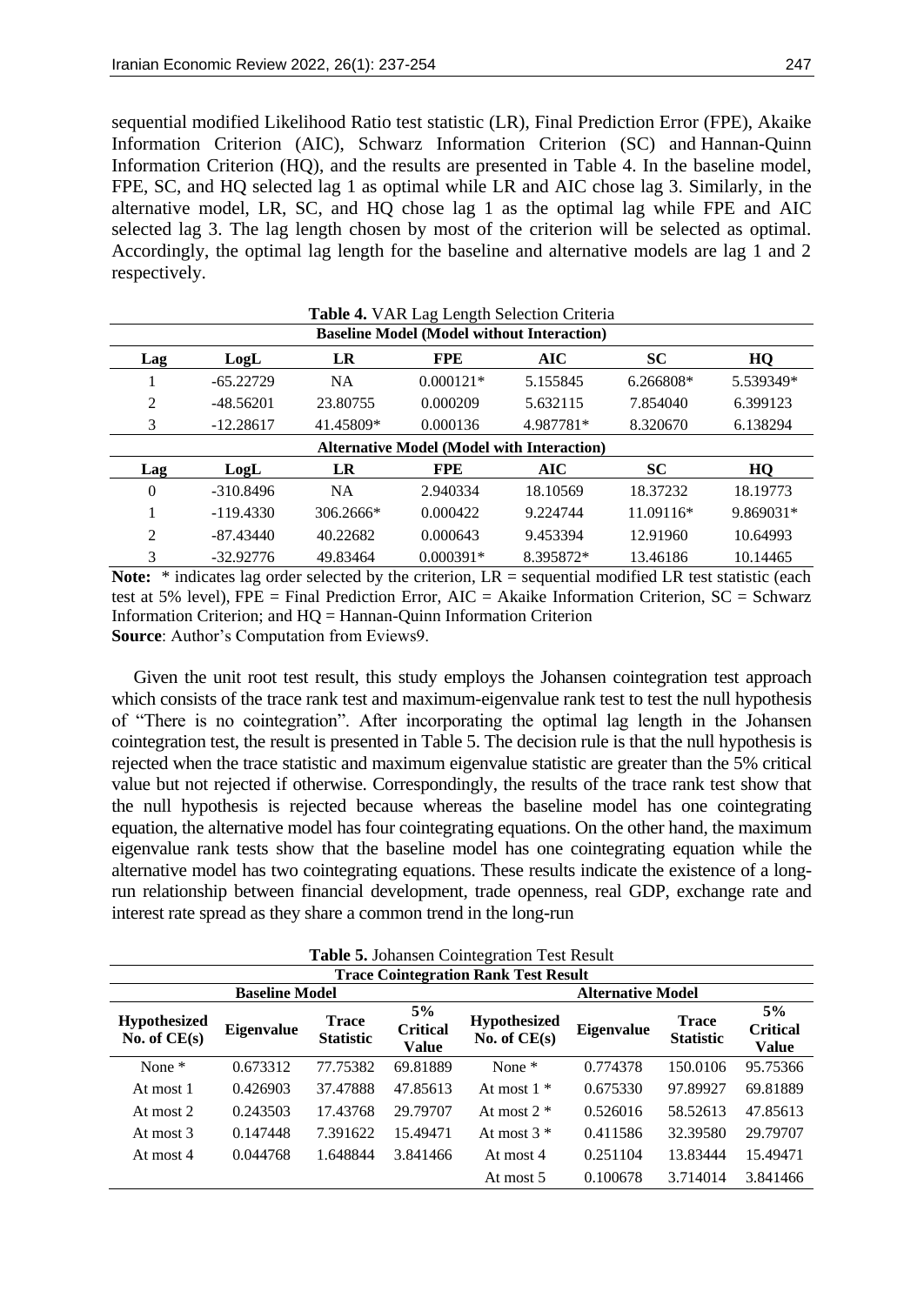| <b>Maximum Eigenvalue Cointegration Rank Test Result</b> |            |                                  |                                |                                       |                          |                                  |                                |  |  |
|----------------------------------------------------------|------------|----------------------------------|--------------------------------|---------------------------------------|--------------------------|----------------------------------|--------------------------------|--|--|
| <b>Baseline Model</b>                                    |            |                                  |                                |                                       | <b>Alternative Model</b> |                                  |                                |  |  |
| <b>Hypothesized</b><br>No. of $CE(s)$                    | Eigenvalue | <b>Trace</b><br><b>Statistic</b> | 5%<br><b>Critical</b><br>Value | <b>Hypothesized</b><br>No. of $CE(s)$ | <b>Eigenvalue</b>        | <b>Trace</b><br><b>Statistic</b> | 5%<br><b>Critical</b><br>Value |  |  |
| None $*$                                                 | 0.673312   | 40.27494                         | 33.87687                       | None $*$                              | 0.774378                 | 52.11137                         | 40.07757                       |  |  |
| At most 1                                                | 0.426903   | 20.04120                         | 27.58434                       | At most $1 *$                         | 0.675330                 | 39.37314                         | 33.87687                       |  |  |
| At most 2                                                | 0.243503   | 10.04606                         | 21.13162                       | At most 2                             | 0.526016                 | 26.13033                         | 27.58434                       |  |  |
| At most 3                                                | 0.147448   | 5.742778                         | 14.26460                       | At most 3                             | 0.411586                 | 18.56136                         | 21.13162                       |  |  |
| At most 4                                                | 0.044768   | 1.648844                         | 3.841466                       | At most 4                             | 0.251104                 | 10.12043                         | 14.26460                       |  |  |
|                                                          |            |                                  |                                | At most 5                             | 0.100678                 | 3.714014                         | 3.841466                       |  |  |

**Note**: \* denotes rejection of the hypothesis at the 0.05 level. **Source**: Author's Computation from Eviews9.

Given the unit root result that shows all variables are non-stationary and the Johansen Cointegration result that illustrates the existence of a long-run relationship among the variables, this study estimated the Stock Watson Dynamic OLS model as follows:

$$
LRGDP_t = \alpha_0 + \alpha_1 FDEV_t + \alpha_2 LTROP_t + \alpha_3 LEXR_t + \alpha_4 IRS_t + \sum_{i=-j}^{i=j} \gamma_t \Delta FDEV_{t-i}
$$
  
+ 
$$
\sum_{i=-j}^{i=j} \delta_t \Delta LTROP_{t-i} + \sum_{i=-j}^{i=j} \theta_t \Delta LEXR_{t-i} + \sum_{i=-j}^{i=j} \vartheta_t \Delta IRS_{t-i} + \epsilon_{1t}
$$
 (DOS 1)

$$
LRGDP_{t} = \beta_{0} + \beta_{1} FDEV_{t} + \beta_{2} LTROP_{t} + \beta_{3} (FDEV * LTROP)_{t} + \beta_{4} LEXR_{t} + \beta_{5} IRS_{t}
$$
  
+ 
$$
\sum_{\substack{i=-j \ i=0}}^{i=j} \gamma_{t} \Delta FDEV_{t-i} + \sum_{\substack{i=-j \ i=1 \ i=1}}^{i=j} \delta_{t} \Delta LTROP_{t-i} + \sum_{i=-j}^{i=j} \sigma_{t} \Delta (FDEV * LTROP)_{t-i}
$$
  
+ 
$$
\sum_{i=-j}^{i=j} \theta_{t} \Delta LEXR_{t-i} + \sum_{i=-j}^{i=j} \vartheta_{t} \Delta IRS_{t-i} + \epsilon_{2t}
$$
 (DOS 2)

The results of the estimated DOLS models are presented in Table 6. The leads and lags of the independent variables are fixed at 1 because of the small sample size. The DOLS 1 and DOLS 2 results show that share of credits to private sector in total GDP (a proxy for financial development) has a significant positive relationship with economic growth in Nigeria such that the Nigerian economy will grow by approximately 0.1 percent if the share of credits to private sector in total GDP should increase by one percent. This suggests that the degree of responsiveness of real GDP to a change in the share of credits to private sector in total GDP is quite low. This result supports the supply leading hypothesis and the findings of Osuji and Chugbo (2012), Aude and Okumoko (2013) and Nwosu and Metu (2015). This implies that financial development is a veritable tool for ensuring the growth of the Nigerian economy thus; efforts should be geared towards the pursuance of financial debt in Nigeria.

Furthermore, whereas the result of DOLS 1 shows a direct relationship between trade openness and economic growth, DOLS 2 result reveals the existence of an inverse relationship between trade openness and economic growth in Nigeria. The direct relationship depicts that the more the Nigerian economy opens up her border for trade with the rest of the world, the more her economy will grow. The converse is true for an inverse relationship between the two variables. However, it is noteworthy that this variable is not significant in both equations indicating that trade openness is not a driver of economic growth in Nigeria. This result is plausible in that Nigeria is an import-dependent nation and the value of her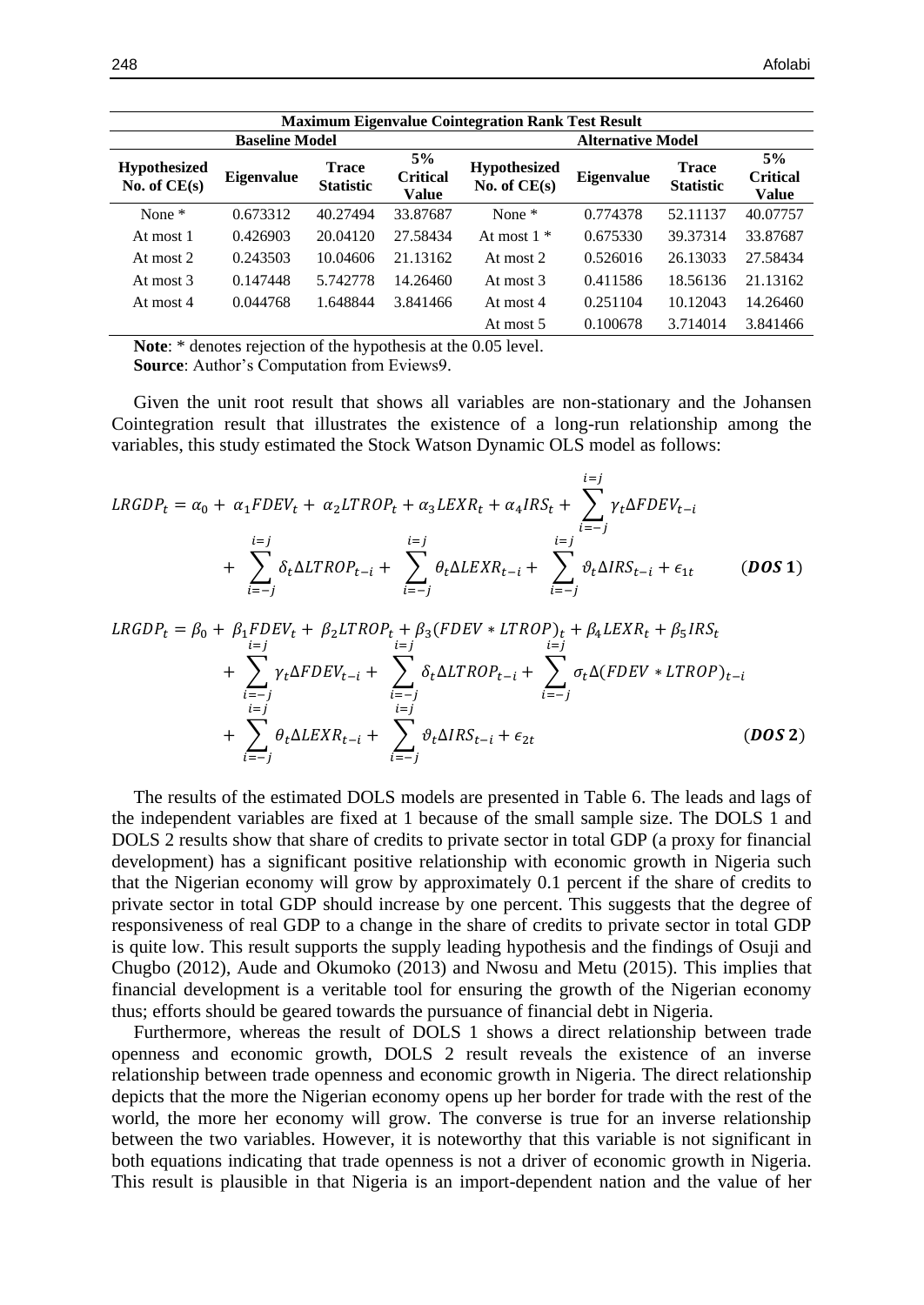currency in relation to foreign currencies is very low, thus, her cost of trading with the rest of the world is greater than her benefits. This result contrasts the findings of Olufemi (2004) and Osabuohien (2007).

Having looked at the individual impacts of financial development and trade openness on the growth trajectory of Nigeria, it is expedient to know, apart from the direct impact, the indirect impact of financial development and trade openness in Nigeria hence, the need to interact the financial development and trade openness variables in the DOLS 2 model. This serves as the key contribution of this study. The coefficient of the interaction of financial development and trade openness shows an insignificant direct relationship with real GDP in Nigeria even though the coefficients of financial development and trade openness are positive and negative respectively. This gives evidence that financial development mitigates the negative effect of trade openness on real GDP in Nigeria. It is also noteworthy that the coefficient of the interaction of financial development and trade openness variables (0.03) is less than the individual coefficients of these variable thereby indicating that the interaction have a lower impact on real GDP in Nigeria. It also suggests that there is a need to intensify efforts geared towards markedly developing the financial sector of the Nigerian economy in order to make it globally competitive.

In addition, the results of DOLS 1 and DOLS 2 show that exchange rate has significant positive relationship with real GDP in Nigeria indicating that exchange rate is an important driver of economic growth in Nigeria. Specifically, the Nigerian economy will grow by approximately 0.2 percent if exchange rate depreciates by one percent. This result parallels a priori expectation and supports theoretical postulation which states that exchange rate depreciation cheapens exports and makes import more expensive thereby instigating both price and volume effect which tends to help increase local production to match the increasing foreign and domestic demand thereby increasing aggregate output and engendering economic growth (Aminu and Ogunjimi, 2019; Ogunjimi and Adebayo, 2019; Ogunjimi, 2019; Ogunjimi, 2020; Ogunjimi, 2021; Bolaji et al., 2021). Also, this result parallels the findings of Atoyebi et al. (2012) but negates that of Ademola et al. (2013).

On the other hand, both the DOLS 1 and DOLS 2 results show that interest rate spread has a significant inverse relationship with real GDP in Nigeria such that real GDP will fall by approximately 0.1 percent if the lending rate is more than the deposit rate by one percent. This result supports the economic theory that posits that an increase in lending rate serves as a disincentive to investors thereby reducing investment and aggregate output. Whereas an increase in lending rate will discourage investors, an increase in deposit rate will encourage savers but lead to leakage in the economy. Hence, the magnitude of increase or decrease in the lending rate in relation to the deposit rate would, largely, determine the rate at which the economy with be affected by interest rate spread. Nonetheless, while an increase in interest rate spread will stifle growth, its decline will stimulate growth.

The result of the adjusted R-squared values of DOLS 1 and DOLS 2 show that financial development, trade openness, exchange rate, and interest rate spread as well as the interaction of financial development and trade openness (for DOLS 2 only) explain about 98.4 percent of the variation in real GDP in Nigeria. This shows that the models have good fits. The probability value of the Jarque-Bera statistic shows that the residuals of the estimated models are normally distributed suggesting that the estimated coefficients satisfy the assumptions of the classical linear regression model (CLRM). Hence, these findings are valid and can be used for policy formulation. More so, the unit root test results from ADF and Philip Perron suggest that the residuals of both DOLS 1 and DOLS 2 models are stationary. Hence, the two estimated DOLS equations of this study are not spurious, indicating that the findings of this study are viable for policy prescription.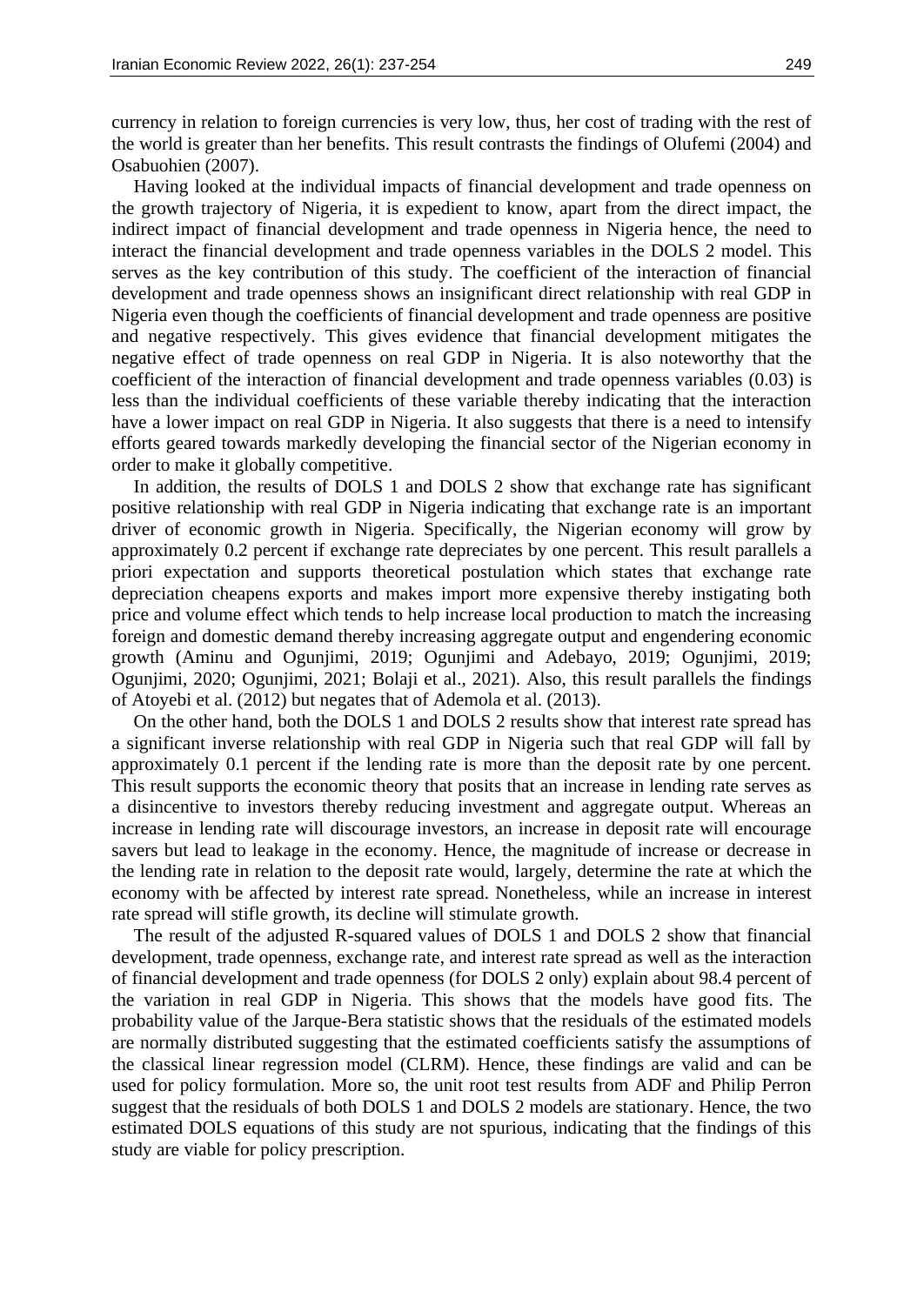| <b>Dependent Variable</b>      |                       |                              |                                                   | <b>LRGDP</b>                 |                                             |                         |  |
|--------------------------------|-----------------------|------------------------------|---------------------------------------------------|------------------------------|---------------------------------------------|-------------------------|--|
| <b>Equations</b>               |                       | <b>Explanatory Variables</b> |                                                   |                              |                                             |                         |  |
|                                | <b>FDEV</b>           | <b>LTROP</b>                 | <b>FDEV*LTROP</b>                                 | <b>LEXR</b>                  | <b>IRS</b>                                  | <b>CONSTAN</b><br>т     |  |
| DOLS <sub>1</sub>              | $0.057*$<br>(11.75)   | 0.049<br>(0.79)              |                                                   | $0.160*$<br>(2.91)           | $-0.051**$<br>$(-2.87)$                     | $9.64*$<br>(22.01)      |  |
| DOLS <sub>2</sub>              | $0.090*$<br>(4.40)    | $-0.216$<br>$(-1.24)$        | 0.034<br>(1.68)                                   | $0.205*$<br>(3.39)           | $-0.059*$<br>$(-3.17)$                      | $9.22*$<br>(17.85)      |  |
|                                | Adj. $\mathbb{R}^2$   | S.E.                         | <b>S.S.R.</b>                                     | Jarque-<br><b>Bera</b>       | <b>Leads</b>                                | Lags                    |  |
| DOLS <sub>1</sub>              | 0.9836                | 0.0695                       | 0.0870                                            | 0.087<br>[0.9573]            | 1                                           | 1                       |  |
| DOLS <sub>2</sub>              | 0.9841                | 0.068                        | 0.066                                             | 1.241<br>[0.5378]            | 1                                           | 1                       |  |
|                                |                       |                              | Unit Root Tests on Residuals of DOLS 1 and DOLS 2 |                              |                                             |                         |  |
|                                | <b>ADF</b><br>(Level) | ADF (First<br>Difference)    | Order of<br>Integration                           | Phillip<br>Perron<br>(Level) | Phillip<br>Perron<br>(First)<br>Difference) | Order of<br>Integration |  |
| DOLS <sub>1</sub><br>Residuals | $-3.62c*$             |                              | I(0)                                              | $-3.10*$                     |                                             | I(0)                    |  |
| DOLS <sub>2</sub><br>Residuals | $-3.96c*$             |                              | I(0)                                              | $-3.98c*$                    |                                             | I(0)                    |  |

**Table 6.** Results of the Dynamic OLS Estimation

**Notes**: \* and \*\* represents significance at 1 percent and 5 percent respectively; t-statistics are in parentheses; p-value of Jarque Bera is in block brackets; and leads and lags are fixed at one because the small number of observations.

**Source**: Author's Computation from Eviews9.

The granger causality result is presented in Table 7. It reveals that there is a unidirectional causal relationship running from trade openness to real GDP in Nigeria thus, supporting the trade-led growth hypothesis. This result corroborates the finding of Olufemi (2004) who posits that an increase in an economy's openness triggers economic growth. Similarly, there is a unidirectional causal relationship running from real GDP to financial development in Nigeria thereby giving credence to the supply-leading hypothesis. This result is in consonance with the finding of Madichie et al. (2014) but negates Ogwumike and Salisu (2012) who supported the supply-leading hypothesis and Osuji and Chigbu (2012) who supported the feedback hypothesis. Further, the result shows that a unidirectional causality running from exchange rate to real GDP exists in Nigeria indicating that exchange rate

**Table 7.** Granger Causality Results

| <b>Null Hypotheses</b>                   | Obs | <b>F-Statistics</b> | Prob.  | <b>Direction of Causality</b> |
|------------------------------------------|-----|---------------------|--------|-------------------------------|
| LTROP does not Granger Cause LRGDP       | 37  | 7.95                | 0.0080 | Unidirectional                |
| LRGDP does not Granger Cause LTROP       |     | 0.03                | 0.8551 | $LTROP \rightarrow LRGDP$     |
| FDEV does not Granger Cause LRGDP        | 37  | 1.53572             | 0.2237 | Unidirectional                |
| <b>LRGDP</b> does not Granger Cause FDEV |     | 6.36798             | 0.0165 | $LRGDP \rightarrow FDEV$      |
| <b>LEXR</b> does not Granger Cause LRGDP | 37  | 13.4587             | 0.0008 | Unidirectional                |
| LRGDP does not Granger Cause LEXR        |     | 0.00047             | 0.9829 | $LEXP \rightarrow LRGDP$      |
| IRS does not Granger Cause LRGDP         | 37  | 0.30570             | 0.5840 |                               |
| LRGDP does not Granger Cause IRS         |     | 1.38094             | 0.2481 | No Causality                  |
| FDEV does not Granger Cause LTROP        | 37  | 0.14002             | 0.7106 |                               |
| <b>LTROP</b> does not Granger Cause FDEV |     | 2.53096             | 0.1209 | No Causality                  |

**Source**: Author's Computation from Eviews9.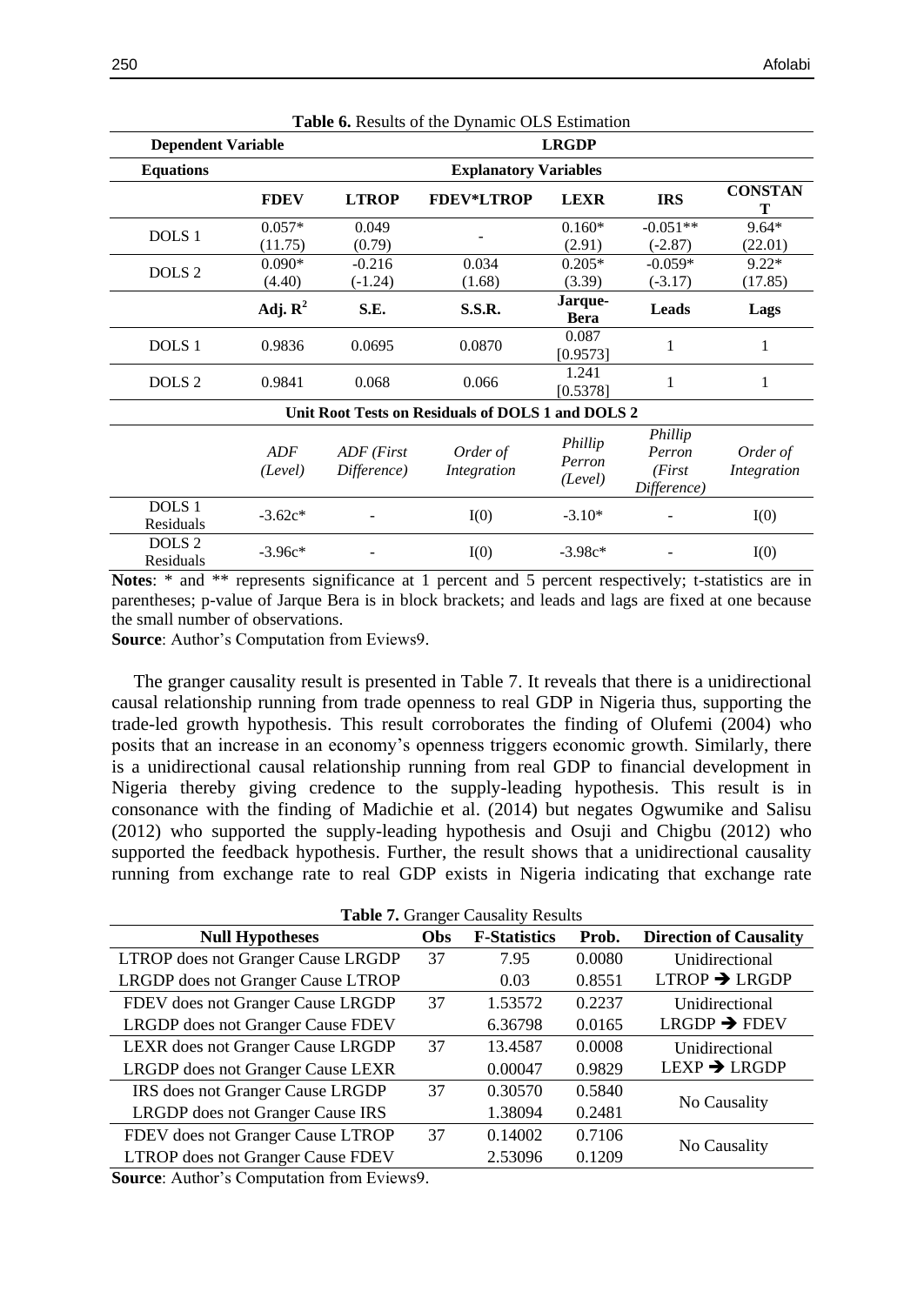movement influences economic growth in Nigeria and not the other way round. On the other hand, the result reveals that there is no causal relationship between interest rate spread and real GDP as well as financial development and trade openness in Nigeria that further gives credence to the earlier result that the interactive effect of financial development and trade openness has no impact of economic growth in Nigeria.

#### **Conclusion and Policy Recommendations**

This study examined the impact of financial liberalization and trade openness as well as their interactive effects on the growth of the Nigerian economy using annual time-series data for the period between 1981 and 2018. This choice of this period is because of the paucity of data on all the variables used in the study before 1981. The proxy for trade openness is the ratio of the sum of exports and imports to total GDP while the proxy for financial development is the share of credit to private sector (CPS) in total GDP because CPS correctly captures the actual amount of funds that goes to the private sector as against other monetary aggregate measures such as M1, M2 and/or M3. The dynamic ordinary least square (DOLS) estimation technique was adopted to estimate the effects of financial development, trade openness as well as their interaction on real GDP in Nigeria while granger causality was employed to examine the direction of causality of the variables.

The key findings of this study is that financial development, trade openness, interaction of financial development and trade openness variables, and exchange rate are positively related to real GDP in Nigeria while interest rate spread is inversely related to real GDP in Nigeria. However, only financial development, exchange rate and interest rate spread have a significant influence on real GDP in Nigeria. Further, it was that the interaction of financial and trade openness variables has a decreasing impact on real GDP unlike when the variables are considered individually. In addition, causality runs from economic growth to financial development as well as from trade openness to economic growth thus, supporting the demand-following and trade-led growth hypotheses respectively. Thus, this study concludes that whereas financial liberalization, exchange rate and interest rate spread are drivers of economic growth in Nigeria, trade openness as well as its interaction with financial development do not exert any significant impact on economic growth in Nigeria. It also concludes that the demand-following and trade-led growth hypotheses hold in Nigeria.

These findings have implications for policy making in Nigeria and other countries having similar economic structure with Nigeria including Iran. First, the coefficient of financial development in both equations are very low (0.1 percent) and it suggests that the financial sector of the Nigerian economy is still operating below its efficient point and its performance is at a low ebb. As a result, it is expedient to design and implement a policy framework geared towards enhancing the intermediation efforts and deposit mobilization of the financial sector that would instigate the integration of the sector with the various productive sectors of the Nigerian economy. Second, the coefficients of trade openness in both equations are not significant. The implication of this on the Nigerian economy is that trade openness does not drive real GDP in Nigeria but this can be corrected by improving trade performance in the country through economic diversification to boost exports, raise the country competitiveness and increase her national output.

Finally, the coefficients of exchange rate and interest rate spread showed that there is a need for Nigeria to develop and implement policies that would ensure stability in exchange rate as well as a stable deposit and lending rate. Maintaining a managed floating exchange rate regime is imperative because it helps cushion the impact of external shock on the economy while a stable deposit and lending rate will help savers and investors make rational expectations, which will lead to great gains for them, and the economy at large.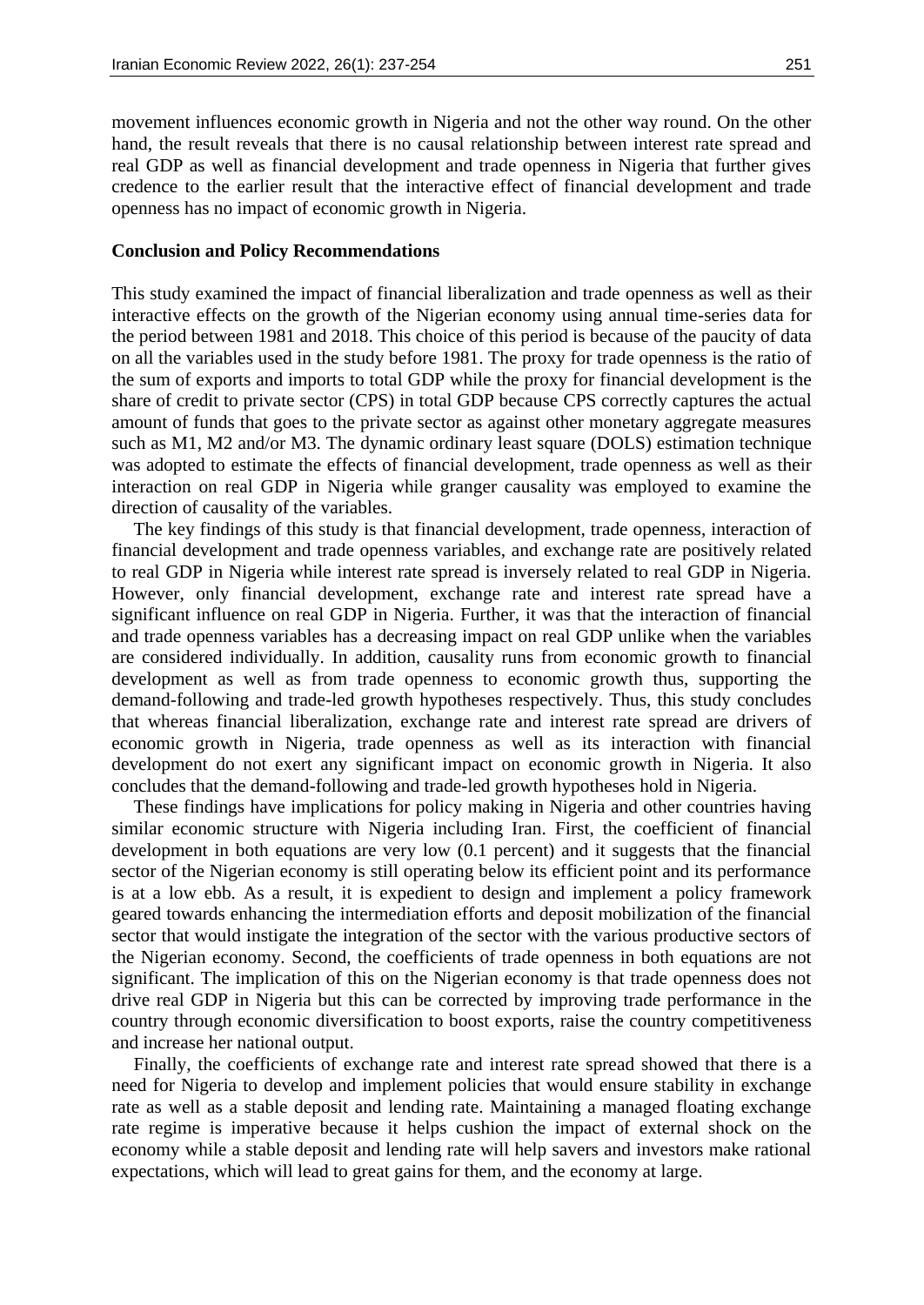#### **References**

- [1] Ademola, I. S., Olusuyi, A. E., Ibiyemi, O., & Babatunde, G. A. (2013). Trade Openness and Economic Growth in Nigeria (1981–2009): An Empirical Analysis. *International Journal of Humanities and Social Science Invention, 2*(6), 101-113.
- [2] Adusei, M., & Nkrumah, K. (2013). Financial Development and Economic Growth: Evidence from Ghana. *The International Journal of Business and Finance Research*, *7*(5), 61-76.
- [3] Altaee, H. H. A., & Al-Jafari, M. K. (2015). Financial Development, Trade Openness and Economic Growth: A Trilateral Analysis of Bahrain. *International Journal of Economics and Finance*, *7*(1), 241-254.
- [4] Aminu, A., & Ogunjimi, J. A. (2019). A Small Macroeconometric Model of the Nigerian Economy. *Economy*, *6*(2), 41-55.
- [5] Apergis, H., & Levine, R. (2007). Financial Development and Economic Growth: A Panel Data Analysis of Emerging Countries. *International Research Journal of Finance and Economics, 8*, 225-238.
- [6] Arouri, M., Uddin, G. S., Nawaz, K., Shahbaz, M., & Teulon F. (2013). Causal Linkages between Financial Development, Trade Openness and Economic Growth: Fresh Evidence from Innovative Accounting Approach in Case of Bangladesh. *IPAG Business School Working Paper, 037*, Retrieved from

https://faculty-research.ipag.edu/wp-content/uploads/recherche/WP/IPAG\_WP\_2013\_037.pdf

- [7] Atoyebi, K. O., Akinde, J. O., Adekunjo, F. O., & Edun, F. (2012). Foreign Trade and Economic Growth in Nigeria: An Empirical Analysis. *American Academic & Scholarly Research Journal*, *4*(5), 1-12.
- [8] Audu, N. P., & Okumoko, T. P. (2013). Financial Development and Economic Growth in Nigeria. *European Journal of Business and Management*, *5*(19), 69-81.
- [9] Ayadi, O. F., Adegbeti, E. O., & Ayadi, F. S. (2008). Structural Adjustment, Financial Sector Development and Economic Prosperity in Nigeria. *International Research Journal of Finance and Economics, 15*, 318-331.
- [10] Baldwin, R. E. (1989). Exporting the Capital Markets: Comparative Advantage and Capital Market Imperfections. In D. Audretsch, L. Sleuwaegen, and H. Yamawaki (Eds.), *the Convergence of International and Domestic Markets*. Netherlands: Elsevier.
- [11] Beck, T. (2003). Financial Dependence and International Trade. *Review of International Economics*, *11*(2), 296-316.
- [12] ---------- (2002). Financial Development and International Trade: Is there a Link? *Journal of International Economics*, *57*, 107-131.
- [13] Becker, B., & Greenberg, D. (2005). Financial Dependence and International Trade. *Mimeo*, *University of Illinois at Chicago*, Retrieved from https://econ.uic.edu/
- [14] Bolaji, M., Adeoti, J. O., & Afolabi, J. A. (2021). The Imperative of Research and Development in Nigeria: Lessons from the COVID-19 Pandemic. *International Journal of Technological Learning, Innovation and Development*, *13*(2), 168-189.
- [15] Calderon, C., & Liu, L (2003). The Direction of Causality between Financial Development and Economic Growth. *Journal of Development Economics*, *72*, 371–394.
- [16] Chude, N. P., & Chude, P. I. (2016). Impact of Financial Development on Economic Growth in Nigeria: Vector Error Correction Model. *EPRA International Journal of Economic and Business Review*, *4*(5), 25-39.
- [17] Danlami, M. R., Loganathan, N., Streimikiene, D., Mardani, A., & Hassan, A. A. (2018). The Effects of Financial Development and Trade Openness on Nigeria's Dynamic Growth. *Economics and Sociology*, *11*(4), 128-141.
- [18] De Gregorio, J., & Guidotti, P. (1995). Financial Development and Economic Growth. *World Development*, *23*, 433-448.
- [19] Demetriades, P. O., & Luintel, K. B. (1996). Financial Development, Economic Growth and Banking Sector Controls: Evidence from India. *The Economic Journal*, *106*, 359-374.
- [20] Goldsmith, R. (1969). *Financial Structure and Development* (1<sup>st</sup> Ed.). New Haven: Yale University Press.
- [21] Gurley, J., & Shaw, E. (1967). Financial Structure and Economic Development. *Economic Development Cultural Change, 15*, 333-346.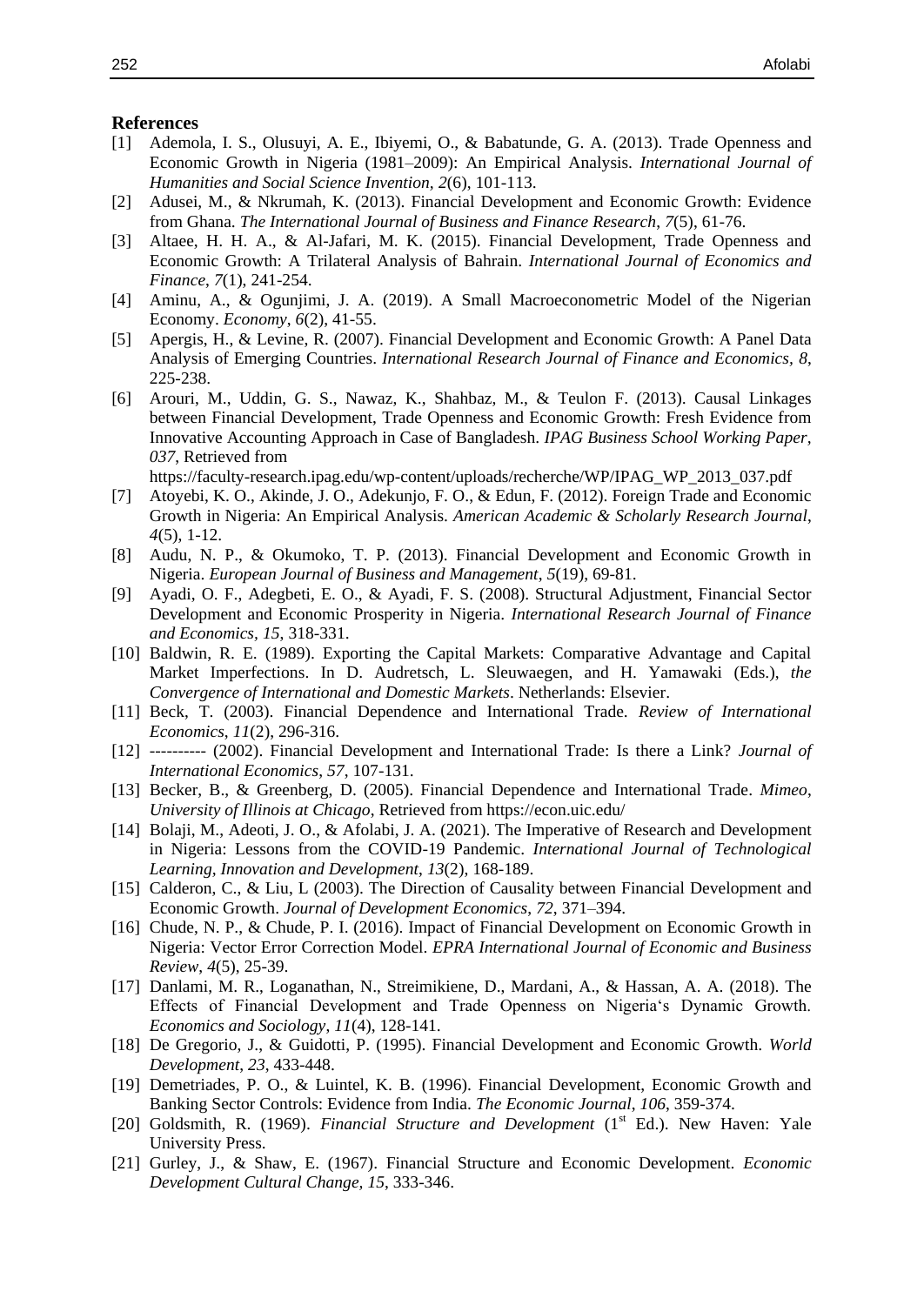- [22] Hur, J., Raj, M., & Riyanto, Y. (2006). Finance and Trade: A Cross-Country Empirical Analysis on the Impact of Financial Development and Asset Tangibility on International Trade. *World Development, 34*, 1728-1741.
- [23] Johannes, A. T., Njong, A. M., & Cletus, N (2011). Financial Development and Economic Growth in Cameroon, 1970–2005. *Journal of Economics and International Finance, 3*, 367-375.
- [24] Kar, M., & Pentecost, E. J. (2000). Financial Development and Economic Growth in Turkey: Further Evidence on the Causality Issue. *Economic Research Paper, 00/27*, Retrieved from: http://www.econturk.org/muhsinkar.pdf
- [25] Kar, M., Nazlioğlu, S., & Ağir, H. (2014). Trade Openness, Financial Development and Economic Growth in Turkey: Linear and Nonlinear Causality Analysis. *BDDK Bankacılıkve Finansal Piyasalar*, *8*(1), 63-86.
- [26] Katircioglu, S., Kahyalar, N., & Benar, H. (2007). Financial Development, Trade and Growth Triangle: The Case of India. *International Journal of Social Economics*, *34*(9), 586-598.
- [27] Khan, M. A. (2008). Financial Development and Economic Growth in Pakistan Evidence Based on Autoregressive Distributed Lag (ARDL) Approach. *South Asia Economic Journal*, *9*, 375- 391.
- [28] Khan, M. A., & Qayyum, A. (2007). Trade Liberalization, Financial Development and Economic Growth. *Pakistan Institute of Development Economics Working Papers, 19*, Retrieved from https://www.econstor.eu/bitstream/10419/43428/1/628480881.pdf
- [29] King, R. G., & Levine, R. (1993). Finance and Growth: Schumpeter Might be Right. *Quarterly Journal of Economics*, *108*, 717-737.
- [30] Kletzer, K., & Bardhan, P. (1987). Credit Markets and Patterns of International Trade. *Journal of Development Economics, 27*(1–2), 57-70.
- [31] Krugman, P. R., Obstfeld, M., & Melitz, M. J. (2012). *International Economics: Theory and Policy* (9<sup>th</sup> Ed.). Retrieved from https://arthurdolgopolov.net/teaching/Econ390/syllabus.pdf
- [32] Luintel, K. B., & Khan, M. A. (1999). A Quantitative Reassessment of the Finance-Growth Nexus: Evidence from a Multivariate VAR. *Journal of Economics, 60*, 381-405.
- [33] Madichie, C., Maduka, A., Oguanobi, C., & Ekesiobi, C. (2014). Financial Development and Economic Growth in Nigeria: A Reconsideration of Empirical Evidence. *Journal of Economics and Sustainable Development*, *5*(28), 199-208.
- [34] McKinnon, R. I. (1973). *Money and Capital in Economic Development* (1<sup>st</sup> Ed.). Washington, DC: Brookings Institution.
- [35] Michael, A. (2012). Financial Development and Economic Growth: Is Schumpeter Right? *British Journal of Economics, Management & Trade*, *2*, 265–278.
- [36] Mohammed, S. E., & Sidiropoulos, M. (2006). Finance-Growth Nexus in Sudan: Empirical Assessment Based on an Application of the ARDL Model. *Third International Student Conference Proceeding "Empirical Models in Social Sciences",* Retrieved from https://www.arab-api.org/jodep/products/delivery/wps0803.pdf
- [37] Ndebbio, J. E. (2004). Financial Deepening, Economic Growth and Development: Evidence from Selected Sub-Saharan African Countries. *African Economic Research Consortium*: *Nairobi, Kenya*, Retrieved from

https://opendocs.ids.ac.uk/opendocs/bitstream/item/2846/RP%20142.pdf?sequence=1

- [38] Ndlovu, G. (2013). Financial Sector Development and Economic Growth: Evidence from Zimbabwe. *International Journal of Economics and Finance, 3*, 435–446.
- [39] Nwosu, C., & Metu, A. G. (2015). Financial Development and Economic Growth Nexus in Nigeria. *IOSR Journal of Economics and Finance*, *6*(4), 49-56.
- [40] Ogunjimi, J. A. (2021). The Role of Small and Medium Scale Enterprises in Tackling Unemployment in Nigeria. *Development Bank of Nigeria Journal of Economics and Sustainable Growth*, *4*(1), 74-92.
- [41] ---------- (2020). Exchange Rate Dynamics and Sectoral Output in Nigeria: A Symmetric and Asymmetric Approach. *American Journal of Social Sciences and Humanities*, *5*(1), 178-193.
- [42] ---------- (2019). Impact of Public Debt on Investment: Evidence from Nigeria. *Development Bank of Nigeria Journal of Economics and Sustainable Growth*, *2*(2), 1-28.
- [43] Ogunjimi, J. A., & Adebayo, A. O. (2019). Health Expenditure, Health Outcomes and Economic Growth in Nigeria. *Asian Journal of Economics and Empirical Research*, *6*(2), 130-139.